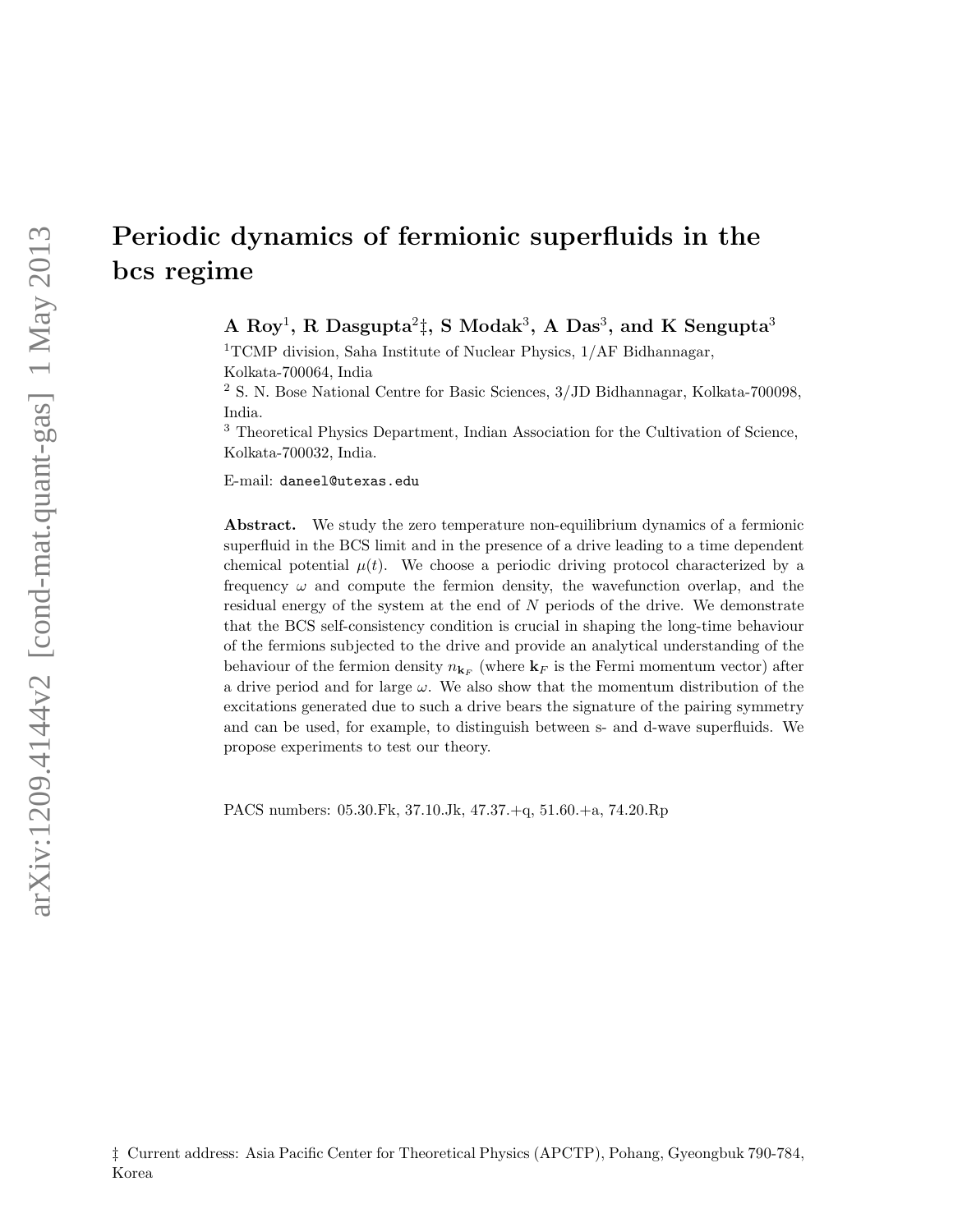# 1. INTRODUCTION:

Ultracold atoms provide us with a useful test bed for studying equilibrium and nonequilibrium properties of interacting many-body systems. The initial focus in these systems has been largely on bosonic atoms; in particular, the realization and the study of properties of Bose-Einstein condensates (BECs) has been the prime subject of investigation in the first few years of experimental studies on such systems [1]. In contrast, studies of fermionic atoms have gained momentum much later [2, 3]. The main experimental obstacle in studying many-body effects in fermionic atoms has been the realization of sufficiently low temperature so as to obtain a gas of quantum degenerate fermions with  $T \leq T_F \sim \hbar^2 n_0^{2/3} / (k_B m)$ , where m is the mass of the atoms and  $n_0$ is their density,  $T_F$  is the Fermi temperature of the gas and  $k_B$  is the Boltzmann constant. However, recent experiments have made significant progress in this direction and it has been possible to observe the crossover from classical to quantum behaviour in fermionic gases [4]. The formation of Fermi superfluids, which is an interesting many-body phenomenon in its own right [5], required lower temperature and stronger interactions. It was soon realized that the latter can be achieved by utilizing the Feshbach resonance phenomenon which allows for tuning of both the strength and the sign of the interaction between the fermions. A major hindrance in realizing such strong interactions for bosonic atoms has been three-body losses; in contrast, such losses are minimal for fermionic atoms due to the Pauli exclusion principle. This allows for the possibility of stable fermionic condensates with strong inter-particle interaction which acts as a test bed for studying Fermi superfluids and, in particular, the BCS-BEC crossover in these systems. Several recent experiments have verified this phenomenon by numerous measurements in both the BCS and the BEC side of the crossover [6].

The dynamical properties of Fermi superfluids have also received theoretical and experimental attention in the recent past. On the experimental side, there have been several studies such as probing the expansion of Fermi superfluids after a sudden release of the trap potential [7], measurement of collective excitations of these superfluids [8], measurement of the superfluid gap by radio-frequency (RF) spectroscopy [9], and observation of vortex dynamics [10]. On the theoretical side, several studies were made to study the equilibrium and near-equilibrium properties of these systems. In particular, early studies concentrated on understanding the crossover phenomenon by approaching it from the BCS side [11]. These have been later supplemented by inclusion of more sophisticated diagrammatic techniques over the BCS mean-field theory [12], study of the effect of presence of a trap potential [13], inclusion of bosonic molecular degree of freedom in the BCS Hamiltonian [14], and use of quantum Monte Carlo methods [15]. Later works focused on non-equilibrium aspects of these systems based on hydrodynamic approach for studying low-lying collective excitations [16], vortex dynamics [17], quench dynamics across a BCS-BEC crossover [18], and properties of dynamic structure factors of these superfluids in the weak-interaction regime [19].

Non-equilibrium dynamics of closed quantum systems have recently received a lot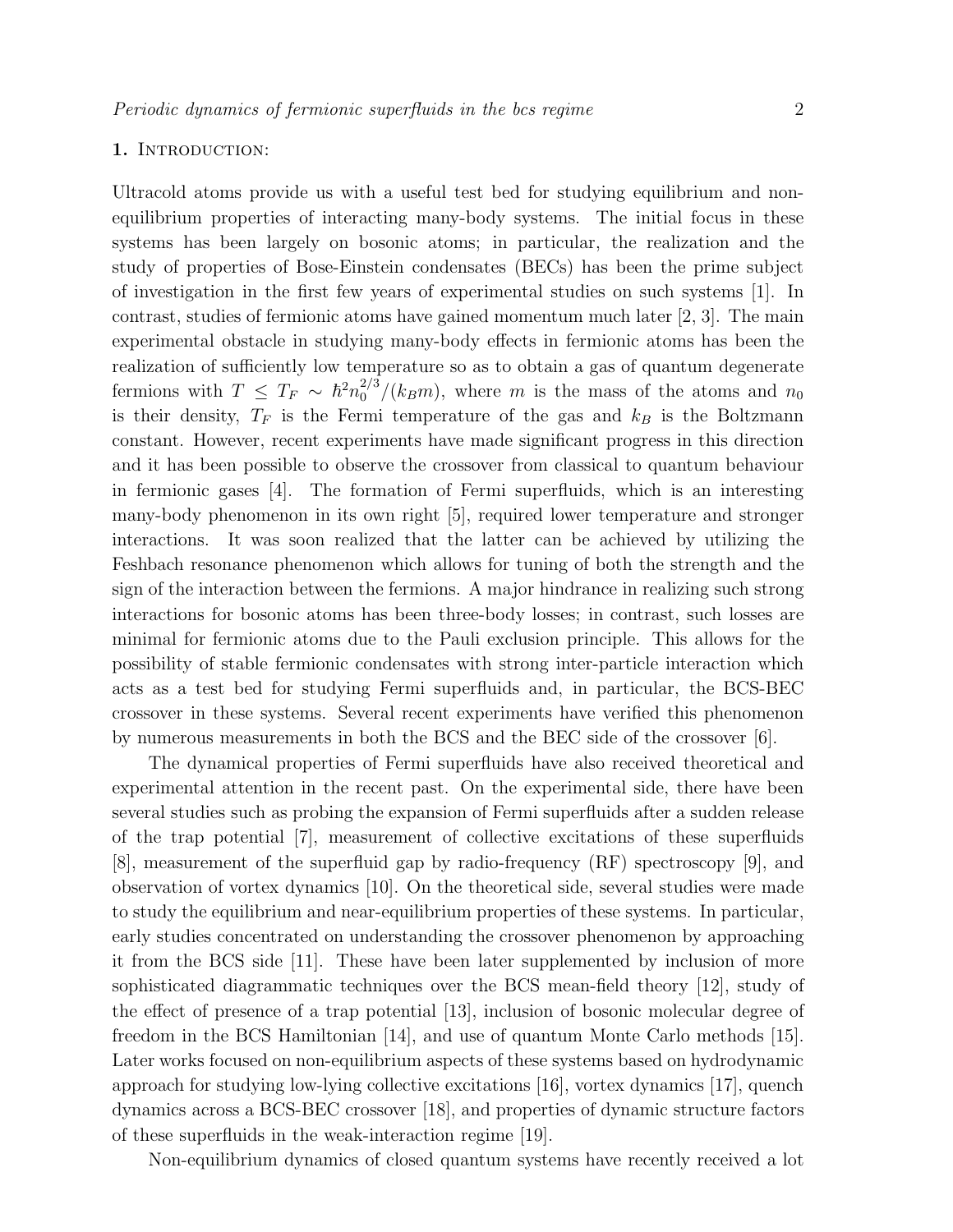of theoretical attention due to the possibility of realizing such dynamics in ultracold atom systems [20, 21, 22, 23, 24, 25, 26, 27, 28, 29, 30, 31, 32]. Most of such studies in this direction have concentrated on bosonic or spin Hamiltonians realized by bosonic ultracold atoms in optical lattices [27, 29, 30, 31]. In particular, experimental realizations of Ising-like spin model [33] and Bose-Hubbard model [34] have provided impetus to such theoretical studies. More recently, concrete experiments were carried out on the dynamics of bosons near the superfluid-insulator transition [35]. The results of such experiments are in qualitative agreement with theoretical studies on such systems [31]. Similar attempts of experimental realization of the Ising model have recently been undertaken in trapped ion systems [36, 37]. However, such studies have not been carried out extensively on fermionic atoms in the superfluid state.

In this work, we study the response of a fermionic superfluid in the BCS regime to a periodic drive. We choose a specific driving protocol which leads to a timedependent periodic chemical potential for the fermions characterized by a frequency  $\omega: \mu(t) = \mu_0 + \mu_a \sin(\omega t)$ . We note that such periodic drives are known to lead to a host of interesting phenomena in quantum systems. For example, it has been observed that coherent periodic driving in a class of integrable quantum many-body systems can give rise to novel quantum phenomena like dynamical many-body freezing, where nonmonotonic freezing behaviour (with respect to the driving frequency) is observed [28]. A variant of this phenomenon has also been predicted for ultracold bosons in optical lattices [38]. The aim of the present work is to study the effect of such a drive on superfluid fermions.

The key results that we obtain from such a study are the following. First, we show that the BCS self-consistency condition plays a crucial role in shaping the response of such superfluids to the periodic drive and hence establish that the dynamics of fermionic superfluids will be fundamentally different from those of integrable systems such as Ising or Kitaev models which can be described by Bogoliubov-like Hamiltonians without the self-consistency condition. We demonstrate this by computing the fermion density (which can be easily related to the magnetization of the Ising and Kitaev models) which displays oscillatory behaviour as a function of time for the Ising system and approaches a constant at long time for the self-consistent BCS system. We also derive an analytical formula for the  $\omega$  dependence of the fermion density  $n_{\mathbf{k}_F}$  (or equivalently magnetization  $m_{\mathbf{k}_F}$ ) at the gap edge (where  $\mathbf{k}_F$  is the Fermi momentum vector) after a complete drive cycle and in the limit of large drive frequency. Second, we compute the wavefunction overlap (and hence the defect density) and the residual energy of the systems after single and multiple cycles of the drive and discuss the dependence of these quantities on  $\omega$ . Finally, we compute the momentum distribution of the excitations created due to the drive at the end of one drive cycle and show that such a distribution depends on the pairing symmetry of the fermionic superfluid. Thus we demonstrate that the dynamic response of these superfluid may prove to be a useful tool for determining its pairing symmetry.

The plan of the rest of paper is as follows. In section 2, we introduce the model and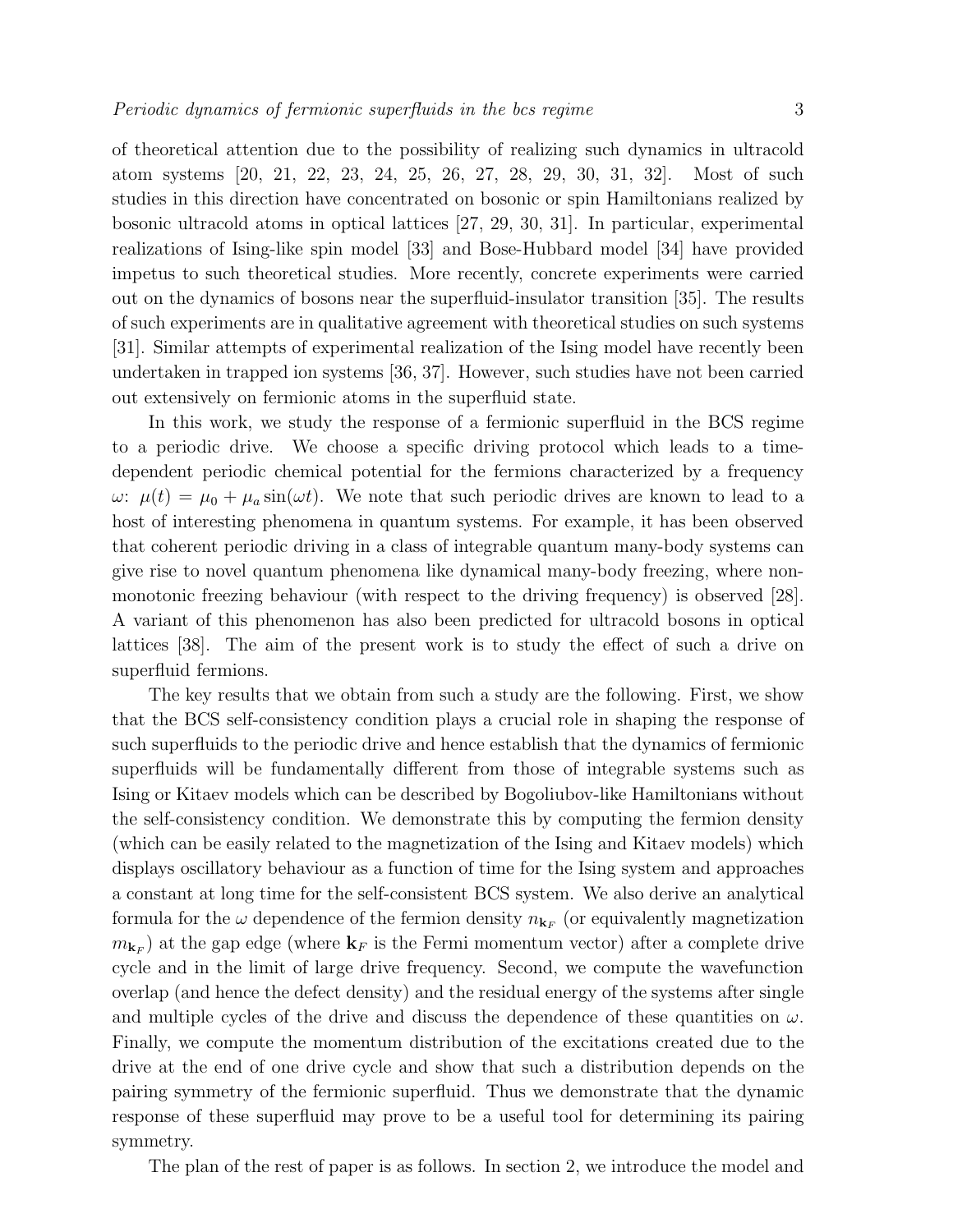the corresponding BCS mean-field equations and provide explicit expressions for the observables that we shall compute. In section 3, we present numerical results for several observables such as the defect density, its momentum distribution, and the residual energy at the end of a drive cycle and discuss their properties. This is followed by an analytical treatment of the self-consistent problem in section 4 where we obtain an analytical expression for the  $\omega$  dependence of  $m_{\mathbf{k}_F}$  at high  $\omega$ . We provide a discussion of our work and suggest possible experiments to test our theory in section 5 and provide some calculational details in the appendix.

## 2. Formalism

In this section, we introduce the formalism and define the main physical observables which we shall compute numerically. The Hamiltonian for a gas of interacting ultracold fermions in a shallow square optical lattice at  $T = 0$ , in the absence of any drive, is given by

$$
H(t) = \sum_{\mathbf{k}\sigma} \left[ \epsilon_{\mathbf{k}} - \mu_0 \right] \hat{c}_{\mathbf{k}\sigma}^{\dagger} \hat{c}_{\mathbf{k}\sigma} - g \sum_{\mathbf{k}, \mathbf{k}', \mathbf{k}''} \hat{c}_{\mathbf{k} + \mathbf{k}'' \uparrow}^{\dagger} \hat{c}_{\mathbf{k}' - \mathbf{k}'' \downarrow}^{\dagger} \hat{c}_{\mathbf{k}' \downarrow} \hat{c}_{\mathbf{k} \uparrow}.
$$
 (1)

Here  $\hat{c}_{\mathbf{k}\sigma}$  represent the annihilation operators for fermions of momentum **k** and spin  $\sigma = \{\uparrow,\downarrow\}.$  The first term represents the kinetic energy of the fermions, and the second term the four-fermion interaction energy with amplitude  $g > 0$  which represents attractive interaction between the fermions. Here  $\epsilon_{\mathbf{k}} = -2J\sum_{i} \cos(k_i)$  is the band energy spectrum for the fermions, the index i takes values x and y for  $d = 2$  or x, y, and z for  $d = 3$ , and  $\mu_0$  is the chemical potential. In the rest of this work, we shall assume that the trap potential is slowly-varying so that a locally constant chemical potential  $\mu_0 = \epsilon_F$  (where  $\epsilon_F$  is the Fermi energy *viz.* the energy at the Fermi momentum vector  $\mathbf{k}_F$  can be used to describe the fermions in the trap. In the BCS regime and at zero temperature, the ground state of the fermions is a superfluid whose excitations can be described by the BdG equations

$$
E(\mathbf{k})\begin{pmatrix} u_{\mathbf{k}} \\ v_{\mathbf{k}} \end{pmatrix} = \begin{pmatrix} (\epsilon_{\mathbf{k}} - \mu_0) & \Delta(\mathbf{k}) \\ \Delta^*(\mathbf{k}) & -(\epsilon_{\mathbf{k}} - \mu_0) \end{pmatrix} \begin{pmatrix} u_{\mathbf{k}} \\ v_{\mathbf{k}} \end{pmatrix},
$$
\n(2)

where  $u_{\mathbf{k}}$  and  $v_{\mathbf{k}}$  are the amplitudes of the particle and the hole in a BdG quasiparticle and are related to the BCS wavefuntion by

$$
|\psi\rangle = \prod_{\mathbf{k}} (u_{\mathbf{k}} + v_{\mathbf{k}} \hat{c}_{\mathbf{k}}^{\dagger} \hat{c}_{-\mathbf{k}}^{\dagger}) |0\rangle.
$$
 (3)

The pair-potential  $\Delta(\mathbf{k})$  depends on the pairing symmetry and is given by

$$
\Delta(\mathbf{k}) = \Delta_0, \quad \text{s-wave},
$$
  
\n
$$
\Delta(\mathbf{k}) = \Delta_0 [\cos(k_x) - \cos(k_y)], \quad d_{x^2 - y^2} - \text{wave}.
$$
\n(4)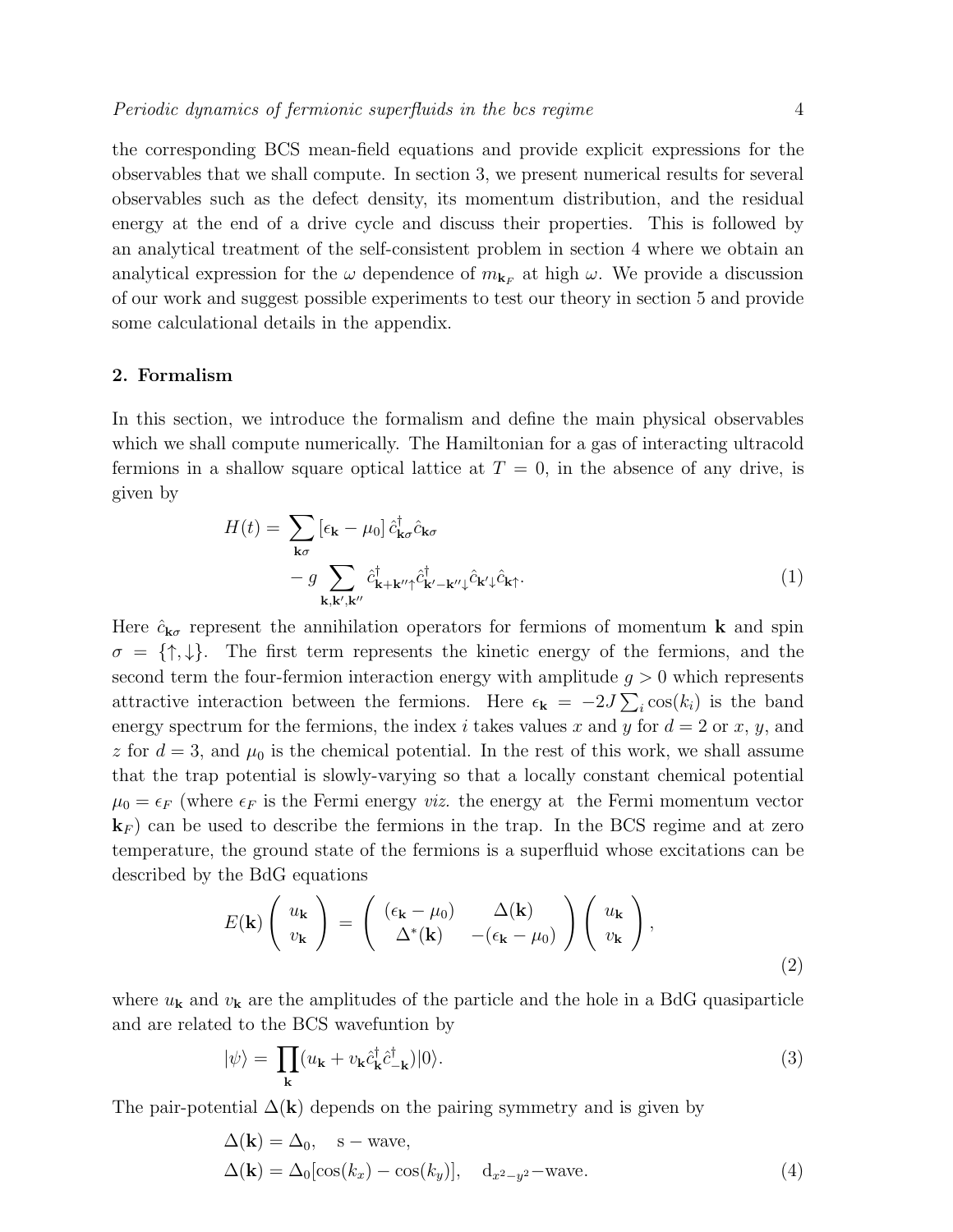In the rest of this work, we shall mostly consider s-wave pairing except while discussing momentum distribution of the defect density in section 3, where we shall discuss other pairing symmetries. Our analysis, which will be detailed in this section, can be easily generalized to other pairing symmetries. For the rest of this work, we set  $\hbar = 1$ .

For s-wave pairing, the pair potential satisfies the self-consistency relation

$$
\Delta_0 = g \sum_{\mathbf{k}} u_{\mathbf{k}}^* v_{\mathbf{k}}.\tag{5}
$$

Equation (2) and (5) admit the well-known BCS solution

$$
E(\mathbf{k}) = \pm \sqrt{(\epsilon_{\mathbf{k}} - \mu_0)^2 + |\Delta_0|^2},
$$
  
\n
$$
u_{\mathbf{k}}^{\text{eq}} = \frac{1}{\sqrt{2}} \left[ 1 + \frac{(\epsilon_{\mathbf{k}} - \mu_0)}{E(\mathbf{k})} \right]^{1/2},
$$
  
\n
$$
v_{\mathbf{k}}^{\text{eq}} = \frac{1}{\sqrt{2}} \left[ 1 - \frac{(\epsilon_{\mathbf{k}} - \mu_0)}{E(\mathbf{k})} \right]^{1/2} e^{-i\phi_0}.
$$
 (6)

Here,  $\phi_0$  is the phase of  $\Delta_0$ . We now introduce a time-dependent drive,  $\mu(t)$  =  $\mu_0 + \mu_a \sin(\omega t)$ , so that  $\mu_a, \omega \ll J$ . This can be achieved in typical experimental systems by introducing an additional time-dependent harmonic trap potential which is sufficiently broad so as to allow for a uniform fermion density. In this regime, the response of the system to the drive can be described by the time-dependent Bogoliubov de-Gennes equation given by

$$
i\partial_t \begin{pmatrix} u_{\mathbf{k}}(t) \\ v_{\mathbf{k}}(t) \end{pmatrix} = \begin{pmatrix} (\epsilon_{\mathbf{k}} - \mu(t)) & \Delta(\mathbf{k}; \mathbf{t}) \\ \Delta^*(\mathbf{k}; t) & -(\epsilon_{\mathbf{k}} - \mu(t)) \end{pmatrix} \times \begin{pmatrix} u_{\mathbf{k}}(t) \\ v_{\mathbf{k}}(t) \end{pmatrix},
$$
(7)

together with the self-consistency condition which, for s-wave pairing, reads

$$
\Delta(\mathbf{k};t) \equiv \Delta(t) = g \sum_{\mathbf{k}} u_{\mathbf{k}}^*(t) v_{\mathbf{k}}(t).
$$
\n(8)

In the rest of this work, we consider the system to be in the superfluid ground state at  $t = t_i$  with  $(u_{\mathbf{k}}(t_i), v_{\mathbf{k}}(t_i)) = (u_{\mathbf{k}}^{\text{eq}}, v_{\mathbf{k}}^{\text{eq}})$  and study its evolution in the presence of the periodic drive till a time  $t_f$  which correspond to N cycles of the drive  $t_f = NT = 2\pi N/\omega$ , where  $N$  is an integer.

In order to study such dynamics, we focus on the following key observables. First, we define the wavefunction of the BCS system  $|\psi(t)\rangle = \prod_{\mathbf{k}} |\psi_{\mathbf{k}}(t)\rangle$ , where we have denoted

$$
|\psi(t)\rangle = \prod_{\mathbf{k}} \left( u_{\mathbf{k}}(t) + v_{\mathbf{k}}(t)\hat{c}_{\mathbf{k}}^{\dagger}\hat{c}_{-\mathbf{k}}^{\dagger} \right) |0\rangle, \tag{9}
$$

with  $u_{\bf k}(t)$  and  $v_{\bf k}(t)$  being solutions of (7) and (8). We now compute the effective magnetization  $m(t)$ , defined as

$$
m_{\mathbf{k}}(t) = \langle \psi_{\mathbf{k}}(t) | \tau_z | \psi_{\mathbf{k}}(t) \rangle, m(t) = \sum_{\mathbf{k}} m_{\mathbf{k}}(t) = \sum_{\mathbf{k}} [1 - 2|v_{\mathbf{k}}(t)|^2],
$$
(10)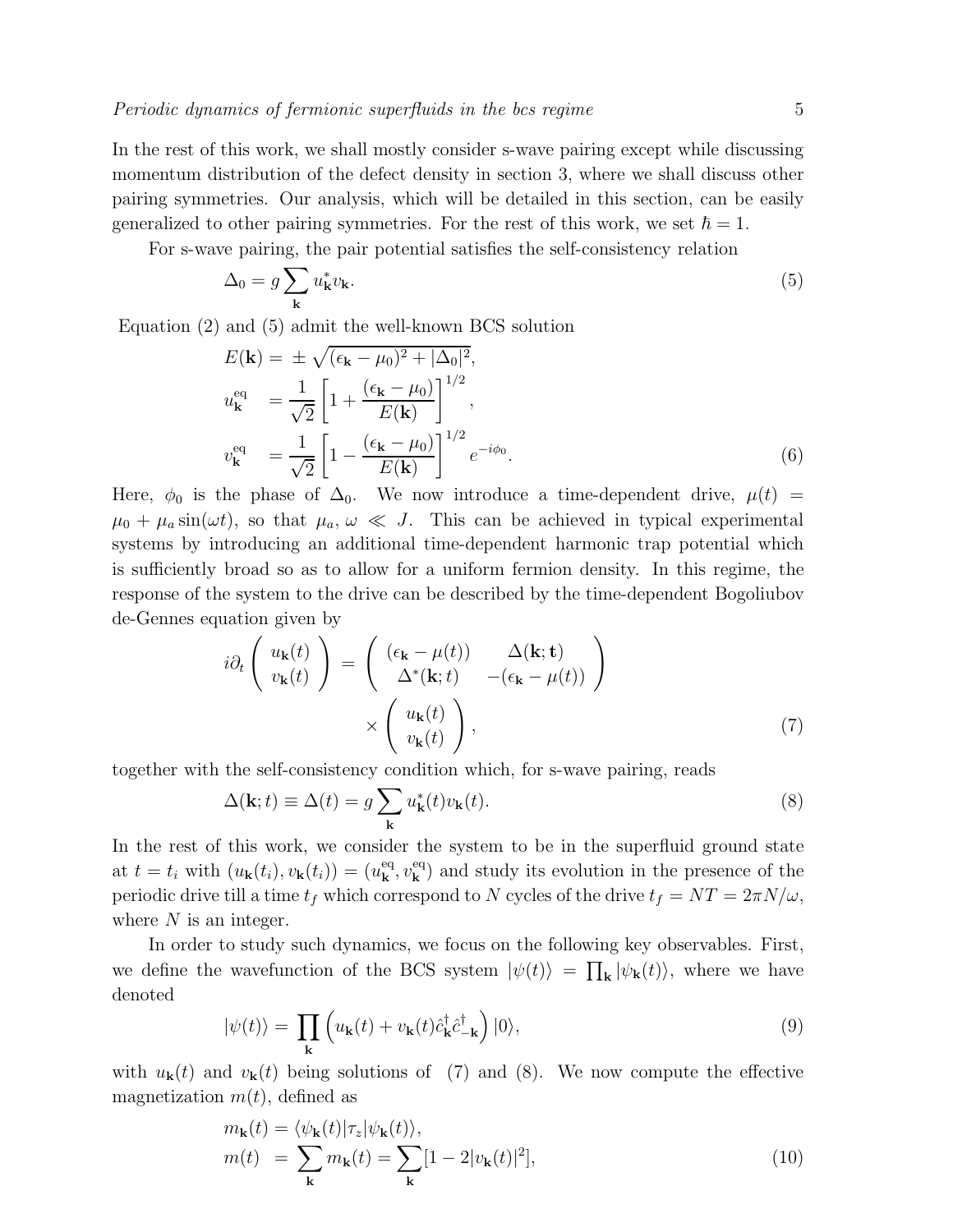where  $\tau_z$  is the Pauli matrix in particle-hole space. The observable  $m(t)$  shall be equal to  $m(t_i)$  after a full drive cycle at  $T = 2\pi/\omega$  both in the impulse (where the wavefunction does not have time to adjust to the drive) and adiabatic limit (where the system remains in the ground state of the instantaneous Hamiltonian). Note that  $m(t)$ is the magnetization of the Ising or Kitaev models described by BdG-like equations in their fermionic representations sans the self-consistency condition [25, 28]. For BCS fermions,  $m(t)$  can be easily related to the time-dependent fermion density  $n(t)$  using the relation

$$
n(t) = \sum_{\mathbf{k}} \langle \psi_{\mathbf{k}}(t) | \left( \sum_{\sigma} \hat{c}_{\mathbf{k}\sigma}^{\dagger} \hat{c}_{\mathbf{k}\sigma} \right) | \psi_{\mathbf{k}}(t) \rangle = 2 \sum_{\mathbf{k}} |v_{\mathbf{k}}(t)|^2 = 1 - m(t), \quad (11)
$$

Thus  $m(t)$  proves to be useful in comparing the behaviour of integrable Ising and Kitaev models with that of the non-integrable self-consistent BCS model. To this end, we also define the long time average of  $m(t)$ 

$$
Q \equiv \lim_{n \to \infty} \frac{1}{nT} \int_0^{nT} dt \times m(t), \tag{12}
$$

which shall also be used for such comparisons.

The second quantity which we compute is the wavefunction overlap. To compute this, we first define the amplitudes  $u_{\mathbf{k}}^{\text{ad}}(t)$  and  $v_{\mathbf{k}}^{\text{ad}}(t)$  which correspond to the values of  $u_{\mathbf{k}}$  and  $v_{\mathbf{k}}$  at time t for adiabatic evolution. The amplitude  $u_{\mathbf{k}}^{\text{ad}}(t)$  is always real in our choice of gauge. The ground state of H with  $\mu = \mu(t)$  can be written in terms of these quantities as

$$
|\psi^{\text{ad}}(t)\rangle = \prod_{\mathbf{k}} \left( u_{\mathbf{k}}^{\text{ad}}(t) + v_{\mathbf{k}}^{\text{ad}}(t)\hat{c}_{\mathbf{k}}^{\dagger}\hat{c}_{-\mathbf{k}}^{\dagger} \right) |0\rangle,
$$
  
\n
$$
u_{\mathbf{k}}^{\text{ad}}(t) = \frac{1}{\sqrt{2}} \Big\{ 1 + \frac{\left[\epsilon_{\mathbf{k}} - \mu(t)\right]}{E(\mathbf{k}; t)} \Big\}^{1/2},
$$
  
\n
$$
v_{\mathbf{k}}^{\text{ad}}(t) = \frac{1}{\sqrt{2}} \Big\{ 1 - \frac{\left[\epsilon_{\mathbf{k}} - \mu(t)\right]}{E(\mathbf{k}; t)} \Big\}^{1/2} e^{-i\phi_0(t)}.
$$
\n(13)

where  $E(\mathbf{k};t) = \sqrt{[\epsilon_{\mathbf{k}} - \mu(t)]^2 + |\Delta(t)|^2}$ , and  $|\psi^{\text{ad}}(t)\rangle$  is the adiabatic ground state continued in time. Also,  $\phi_0(t)$  is the phase of  $\Delta(t)$ . Note that  $|\psi^{\text{ad}}(t_f)\rangle = |\psi^{\text{ad}}(t_i)\rangle$ at the end of any integer number of drive cycles. We now define the wavefunction overlap  $F$  as

$$
F = |\langle \psi^{\rm ad}(t) | \psi(t) \rangle|^2
$$
  
= 
$$
\prod_{\mathbf{k}} F_{\mathbf{k}} = \prod_{\mathbf{k}} |u_{\mathbf{k}}^{\rm ad}(t)u_{\mathbf{k}}(t) + v_{\mathbf{k}}^{\rm ad}(t)v_{\mathbf{k}}(t)|^2.
$$
 (14)

The defect density or the density of excitations generated due the dynamics at any instant of time can be written in terms of  $F$  as

$$
\rho_d = \sum_{\mathbf{k}} \rho_d(\mathbf{k})
$$
  
\n
$$
\rho_d(\mathbf{k}) = 1 - F_{\mathbf{k}} = |u_{\mathbf{k}}^{\text{ad}}(t)v_{\mathbf{k}}(t) - v_{\mathbf{k}}^{\text{ad}}(t)u_{\mathbf{k}}(t)|^2.
$$
\n(15)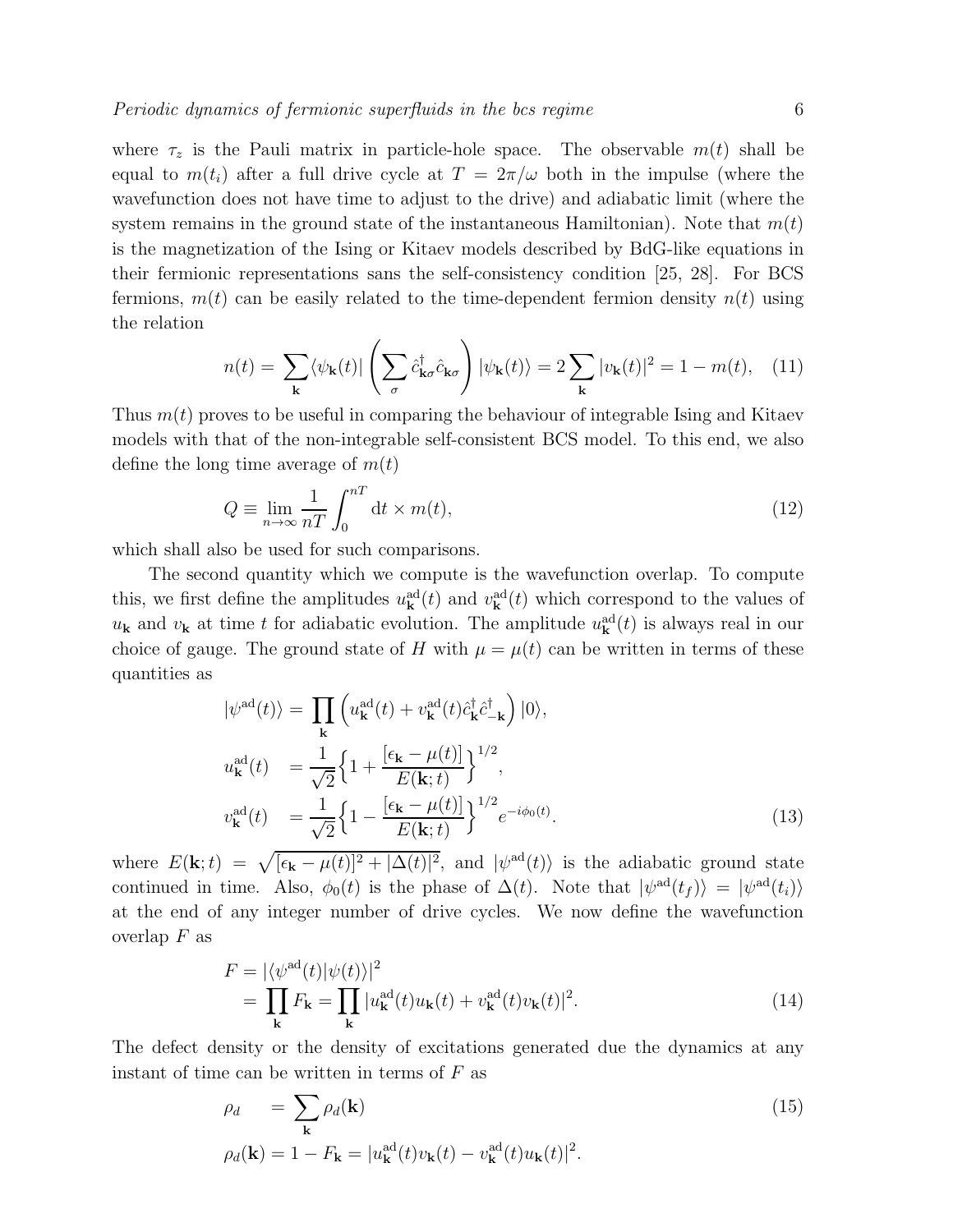

Figure 1. (Colour online) Plots of the long time average and instantaneous values of the amplitude of the order parameter  $\Delta(t)$ . The left panel shows the plot of the long time averaged  $|\Delta(t)|$  (averaged over 10 cycles of the drive) with respect to the drive frequency  $\omega$ . The right panel shows variation of the instantaneous values of  $|\Delta(t)|$  with time t (in units of  $2\pi/\omega$ ) for several representative values of  $\omega$  indicated in the legend. In both panels,  $\Delta_0$  is indicated by a black dashed horizontal line.

Note that the defect density identically vanishes for adiabatic dynamics and thus provides a suitable measure for deviation from adiabaticity.

Finally, we shall compute the residual energy which is the additional energy put in the system due to the drive. This is defined as the difference between the energy of the system at time  $t$  and the adiabatic ground state energy and can be written as

$$
E_r(t) = \sum_{\mathbf{k}} [\langle \psi_{\mathbf{k}}(t) | h_{\mathbf{k}}(t) | \psi_{\mathbf{k}}(t) \rangle
$$
  

$$
- \langle \psi_{\mathbf{k}}^{\text{ad}}(t) | h_{\mathbf{k}}(t) | \psi_{\mathbf{k}}^{\text{ad}}(t) \rangle]
$$
  

$$
= \frac{1}{g} [\Delta^2(t) + \Delta^{*2}(t) - 2\Delta_0^2]
$$
  

$$
- \sum_{\mathbf{k}} [\epsilon_{\mathbf{k}} - \mu(t)] [m_{\mathbf{k}}(t) - m_{\mathbf{k}}^{\text{ad}}(t)],
$$
 (16)

where  $m_{\mathbf{k}}^{\text{ad}} = 1 - 2|v_{\mathbf{k}}^{\text{ad}}|^2$ . Note that the residual energy also vanishes for adiabatic dynamics.

Before closing this section, we note that the BCS self-consistency condition imparts dynamics to the order parameter  $\Delta$  which can be written, using (7) and (8), as

$$
\dot{\Delta}(t) = ig \Big\{ \Delta^*(t) m(t) + 2 \sum_{\mathbf{k}} \left[ \epsilon_{\mathbf{k}} - \mu(t) \right] u_{\mathbf{k}}^*(t) v_{\mathbf{k}}(t) \Big\}.
$$
\n(17)

If the time dependence of  $\Delta$  is ignored or rendered negligible, then the system reverts to an ensemble of decoupled two-level systems in momentum space with constant gap  $\Delta_0$ . In this case, the dynamics is described by Landau-Zener-Stückelberg theory [39]. As we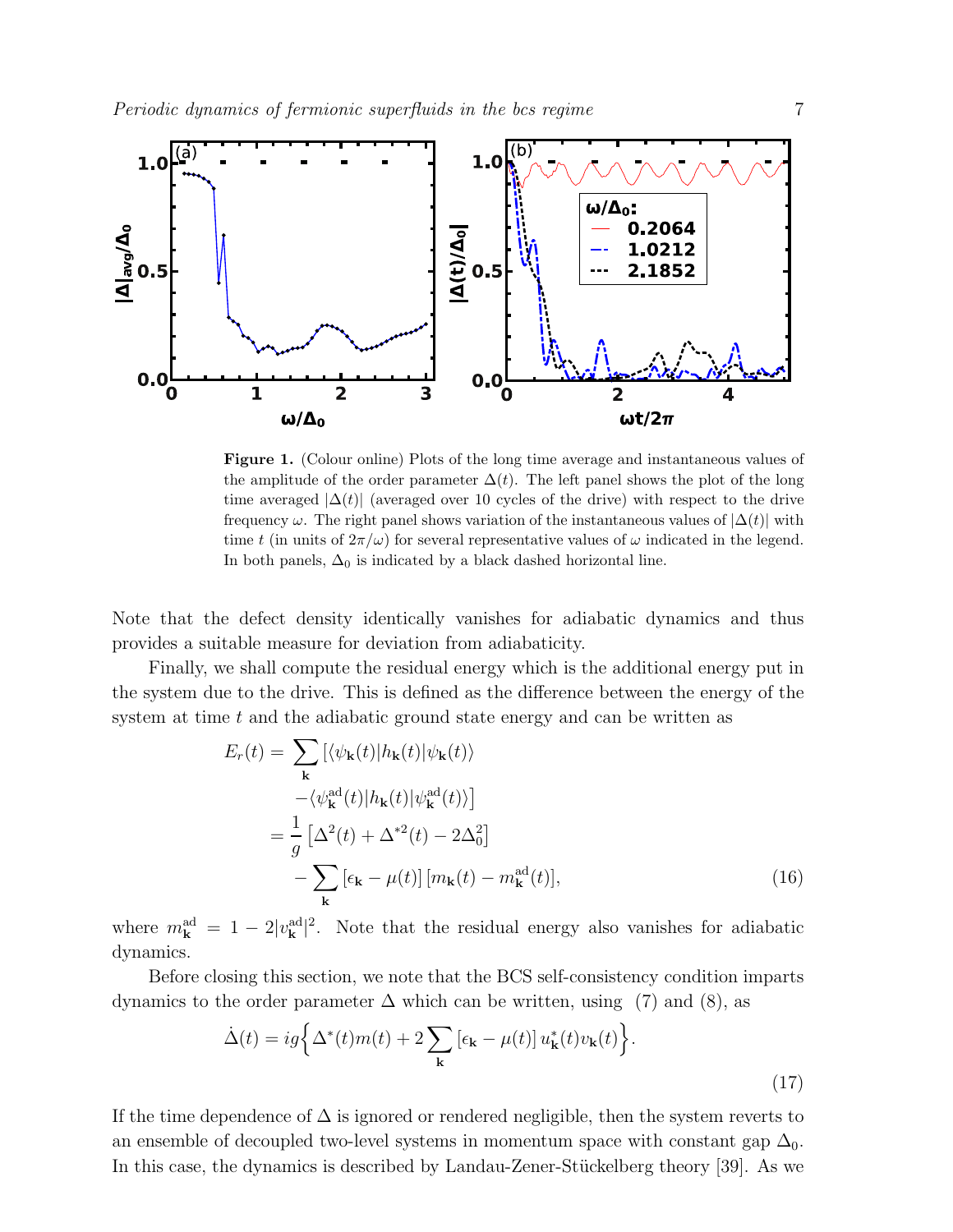

Figure 2. (Colour online) Left Panel: Plot of Q as a function of  $\omega$  with averaging carried over 10 drive cycles. Right panel: Plot of  $m(t)$  as a function of  $\omega t/2\pi$  for representative values of  $\omega$  indicated in the legend. A few representative values of the adiabatic magnetization  $m^{adb}(t)$  is shown using crosses. In both panels, the initial values of  $Q$  and  $m$  is indicated by a magenta dashed horizontal line and all parameters are same as in figure 1.

shall see in the next section, we reach this regime for  $\omega/\Delta_0 \ll 1$ ; however, the behaviour of a BCS system differs significantly from that of a bunch of decoupled two-level system for moderate  $\omega$  for which  $\omega/\Delta_0 \sim 1$ .

## 3. Numerical results

In this section, we discuss the self-consistent numerical evaluation of (7) and (8) for  $d = 2$  and subsequent computations of  $m(t)$ ,  $Q$ ,  $|\Delta(t)|$ ,  $\rho_d$ , and  $E_r$  as defined in section 2. We have solved (7) and (8) for BCS fermions in a  $144 \times 144$  square optical lattice and having unit hopping amplitude  $(J = 1)$ . The equilibrium gap and chemical potential has been taken to be  $\Delta_0 = 0.1$  and  $\mu_0 = 0.01$  respectively. The periodic drive term has been taken to be of the form  $\mu_a \sin(\omega t)$  with  $\mu_a = 0.1$ .

We first consider the plot of the gap amplitude  $|\Delta|$  in figure 1. The left panel of figure 1 shows the average gap amplitude as a function of the drive frequency  $\omega$  after an average over 10 cycles. We find that the average value of the gap amplitude decreases rapidly with increasing frequency and keeps fluctuating about  $|\Delta| \simeq 0.2\Delta_0$  for large  $\omega/\Delta_0 \geq 2$ . The right panel shows a plot of  $|\Delta(t)|/\Delta_0$  as a function of  $\omega t/2\pi$ . We find that at small  $\omega \ll \Delta_0$ ,  $|\Delta(t)|$  displays oscillatory behaviour with maximum and minimal values of  $\Delta_0$  and  $0.9\Delta_0$  respectively. However, for  $\omega \geq \Delta_0$ , the behaviour of  $|\Delta(t)|$  is qualitatively different; it decreases rapidly to near-zero values within the first couple of drive cycles ( $\omega t/2\pi \leq 2$ ) and continues to fluctuate around this value for longer drive times, never returning close to its original value  $\Delta(0)$ . We note that such a behaviour of  $|\Delta(t)|$  clearly reflects the importance of the self-consistency condition in the dynamics;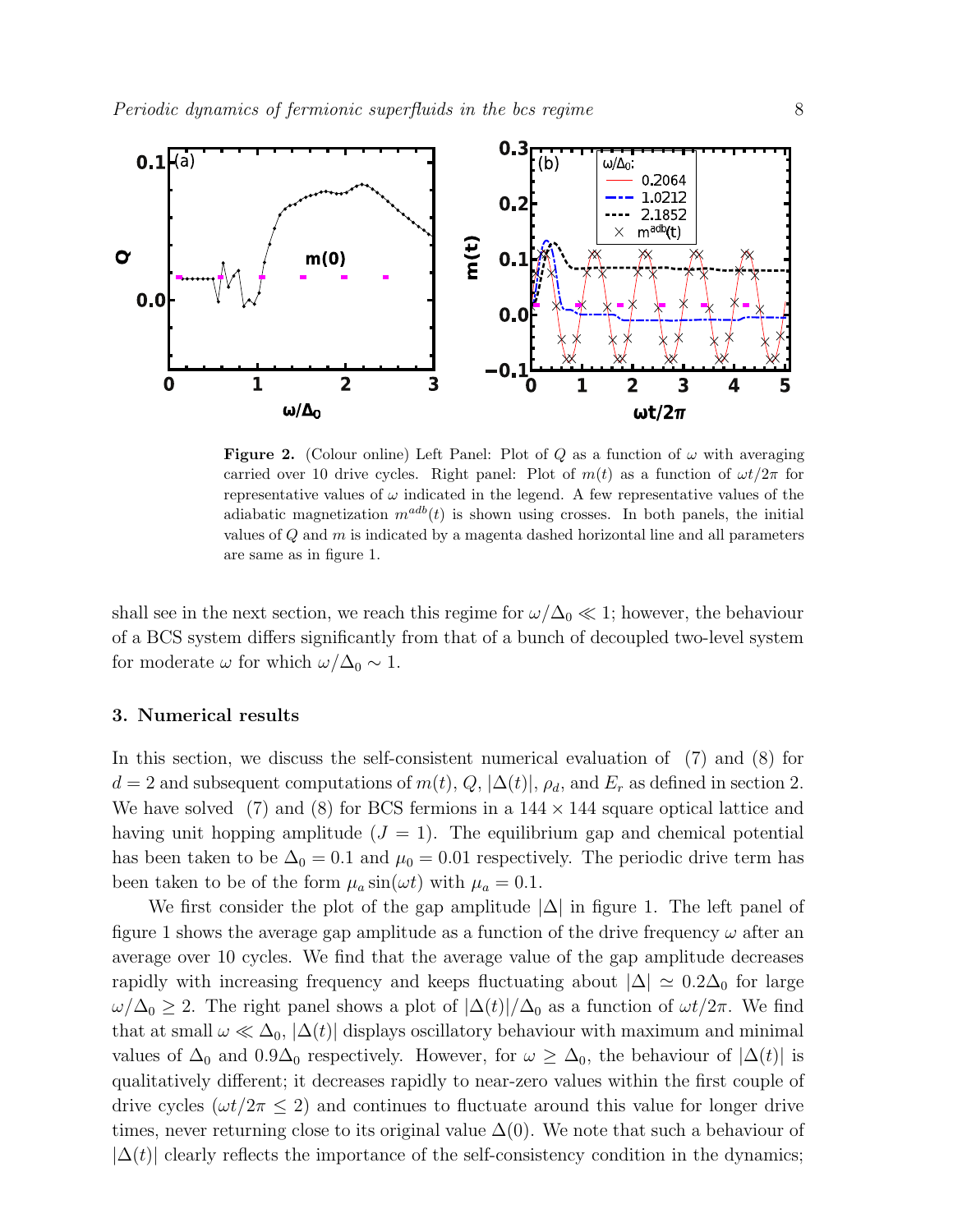

Figure 3. (Colour online) Same as in figure 2 but for the non-self-consistent dynamics.

any analysis with  $|\Delta(t)| \simeq \Delta_0$  at all times is expected to produce qualitatively wrong results for  $\omega \geq \Delta_0$ .

Next, we plot the effective magnetization  $m(t)$  as a function of time t and its time average Q as a function of the drive frequency  $\omega$ . For the self-consistent dynamics appropriate for fermions in the BCS regime, as shown in figure 2, there are clearly three regimes, one crossing over to the other as  $\omega$  is increased. For  $\omega \ll \Delta_0$ ,  $m(t)$ (right panel) oscillates with large amplitude, following the drive almost adiabatically, resulting in  $Q = m(0)$ . The oscillations, though large, respects the symmetry of the drive, *i.e.*, the long time average of the magnetization vanishes with the DC part of the drive, *viz.* the equilibrium chemical potential  $\mu_0$ . As  $\omega$  approaches  $\Delta_0$ , this symmetry is destroyed, resulting  $Q \neq m(0)$ . For  $\omega > \Delta_0$ , the oscillatory behaviour of  $m(t)$  with large amplitude is replaced by relaxation to an approximately constant value (with negligible fluctuations) within few initial cycles (right panel). This constant value determines the value of Q (left panel), and we find that it deviates steadily from  $m_0$  as  $\omega$  is increased for  $\omega < 2.5\Delta_0$ . We note that for  $\omega > \Delta_0$ , the mixing of the k modes of the quasiparticle excitations, which originates from the presence of the self-consistency condition and is therefore absent in Ising or Kitaev systems, is at the heart of such a deviation. Any hysteresis or freezing of the magnetization that would cause the drive symmetry to break was observed in periodically driven transverse Ising chains for large amplitudes and frequencies [28], and is also seen here for the self-consistent case at  $\omega \lesssim \Delta_0$ . For very large  $\omega$ , we of course see the behaviour of  $m(t)$  crossing over to a regime where  $Q \to m(0)$  again – here  $\omega$  becomes too large for the system to react at all, and  $m(t)$ remains frozen around  $m(0)$  for all time (the regime sets in beyond  $\omega > 2.4 \Delta_0$ ).

The above behaviour is to be contrasted with the non-self-consistent case summarized in figure 3. Here  $m(t)$  always executes a large, almost synchronized oscillation, approximately following the adiabatic path (black crosses in the right panel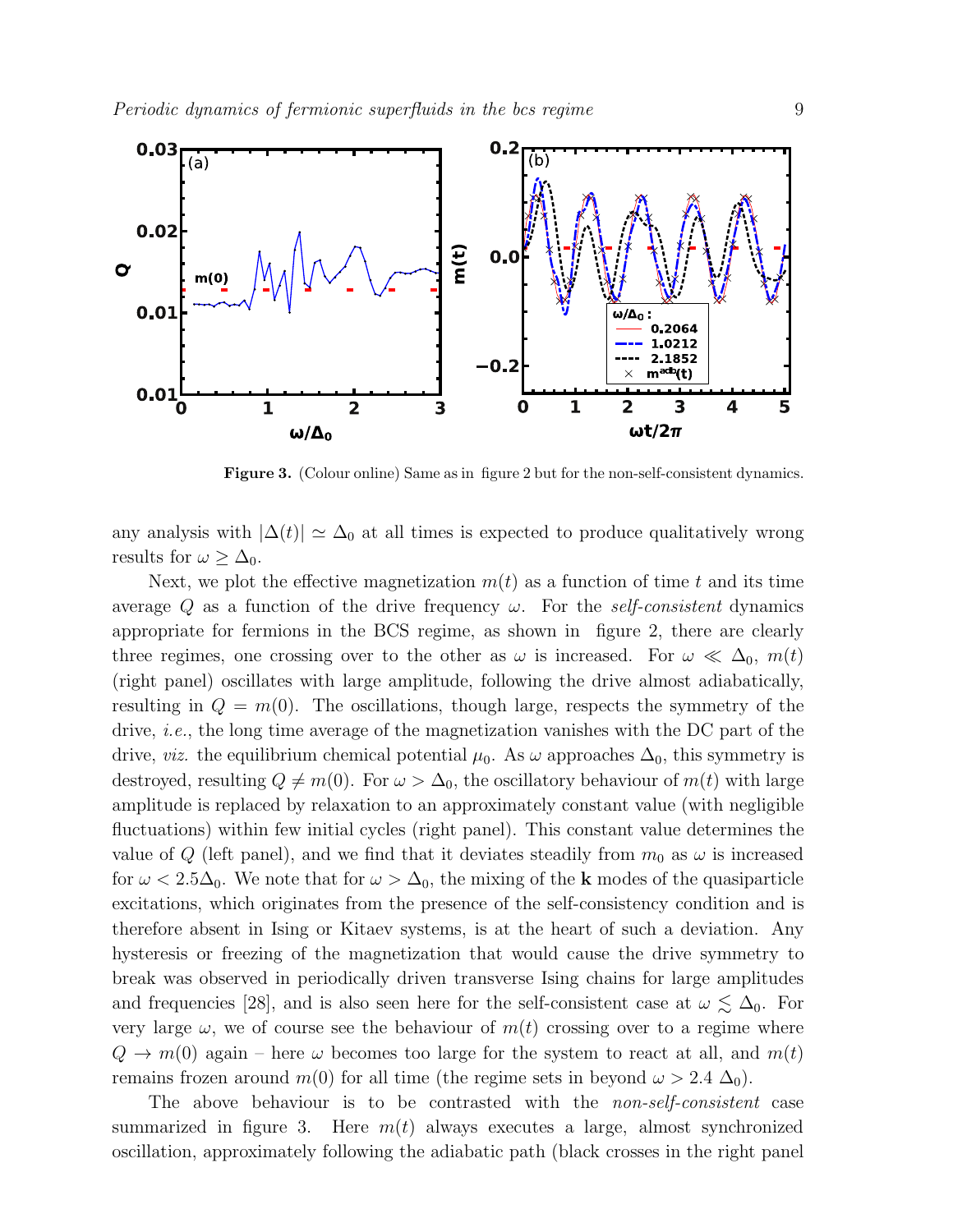

**Figure 4.** (Colour online) Left panel: Plot of the instantaneous defect density  $\rho_d(t)$ as a function of  $\omega t/(2\pi)$ . The values of the drive frequency  $\omega$  is indicated in the inset. Right panel: Plots of the long time average (averaged over 10 drive cycles) of the defect density (both the non-self-consistent and the self-consistent cases) as a function of the drive frequency  $\omega$ .

of figure 3). Naturally, the resulting values of Q are close to  $m(0)$  (albeit with some small fluctuations). This suggests that the synchronous oscillation is simply a manifestation of the near-adiabatic nature of the dynamics. Synchronization could also occur due to self dephasing of the system, after all the transients (some of them having power-law tails) have died down, due to quantum interference between the modes [28, 40]. But such synchronization would appear only in the  $\omega t \to \infty$  limit, unlike in the present case, where the effect is visible from the very first cycle. The qualitative departure from this behaviour in the self-consistent case seems to stem from the non-adiabaticity induced by the self-consistency condition (8) which makes the effective Hamiltonian non-linear. The overlapping eigenfunctions of the non-linear Hamiltonian makes the criteria for adiabatic behaviour much more restricted compared to a linear case (see. e.g., Yukalov [41]). We shall address the behaviour of  $m_{\mathbf{k}_F}(t)$  in a more quantitative manner in section 4, where we shall show that the value of  $m_{\mathbf{k}_F}$  after one drive cycle decays as  $1/\omega$  for  $\omega \gg \Delta_0$ .

Next, we consider the behaviour of the defect density  $\rho_d$  as shown in figure 4. Here, as expected, the defect density becomes significant only for  $\omega \geq \Delta_0$ . The plot of the self-consistent defect dynamics shown in the left panel of figure 4 demonstrates that the defect density is an oscillatory function of  $\omega$ . The time-averaged defect density shown in the right panel of figure 4 for both the non-self-consistent and the self-consistent dynamics shows that these quantities display qualitatively similar behaviour. A similar behaviour is seen for the residual energies as can be seen from figure 5. We find that  $E_r(t)$  vanishes for  $\omega \ll \Delta_0$  and displays oscillatory behaviour for  $\omega \geq \Delta_0$ . The behaviour of residual energy and the defect density clearly shows that the system wavefunction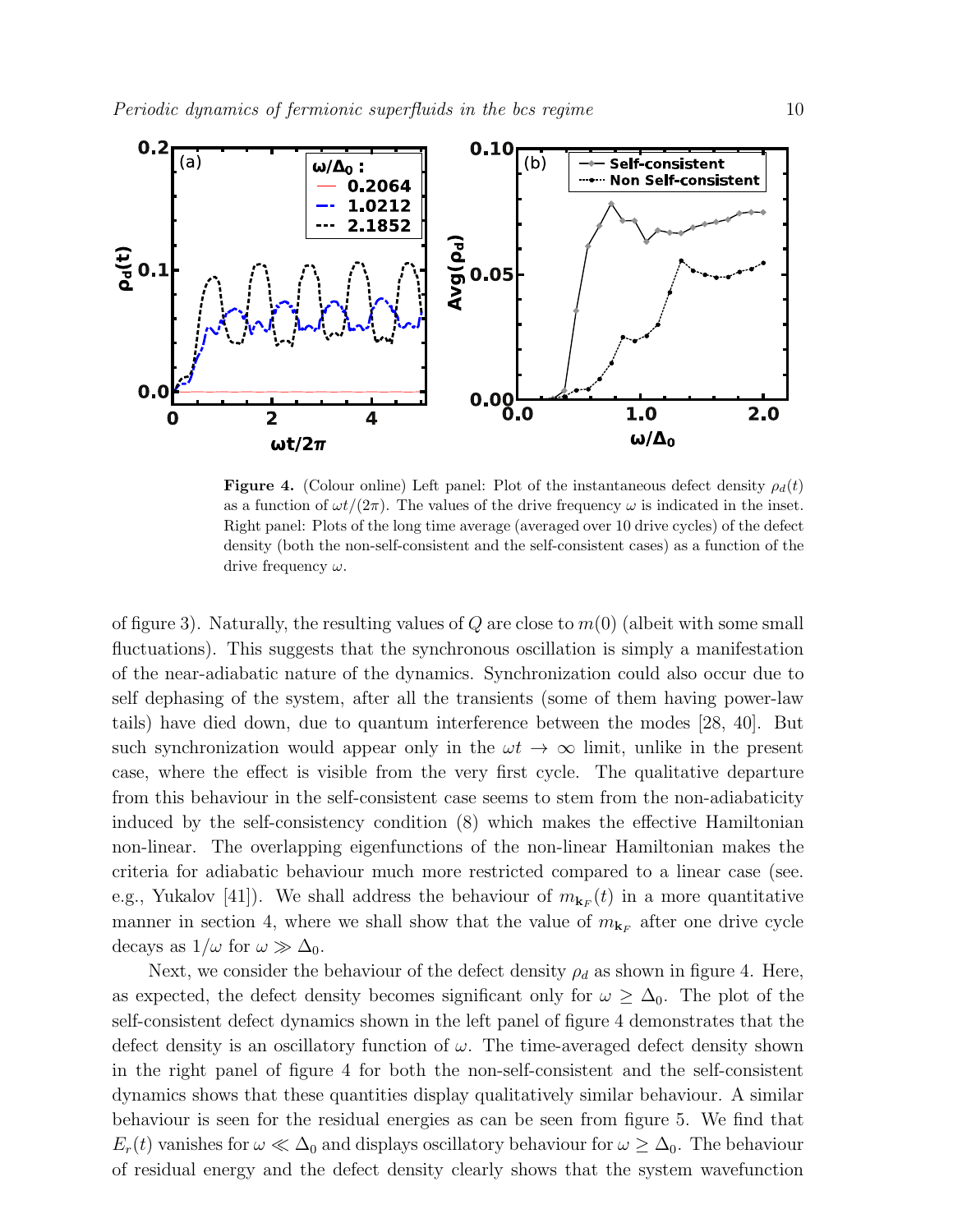

**Figure 5.** (Colour online) Same as in figure 4 but for residual energy  $E_r$ .

never comes back to itself for any  $\omega$ ; thus BCS superfluids do not seem to support dynamic freezing as predicted for superfluid bosons by Mondal, Pekker and Sengupta [38]. Finally, we consider the momentum distribution of the defect density at the end of a drive cycle and compare such plots for d-wave and s-wave pairing symmetries. The generalization of our calculation for d-wave pairing symmetry is straightforward and constitutes changing  $\Delta_0 \to \Delta_{\mathbf{k}} = \Delta_0[\cos(k_x) - \cos(k_y)]$  in (7) and (8). The rest of the computation follows exactly as charted out in section 2. We expect the momentum distribution of the defect density to be qualitatively different for s- and d-wave pairing symmetries. For s-wave, the defect density has a uniform pattern in the Brillouin zone as expected from the momentum independence of the order parameter. In contrast, for the d-wave pairing symmetry,  $\Delta(\mathbf{k})$  vanishes at  $k_x = \pm k_y$ . It is easy to see from (7) that for such momenta, one has

$$
u_{\mathbf{k}}(t) = \theta(-f_{\mathbf{k}})e^{-i\int_{t_i}^t [\epsilon_{\mathbf{k}} - \mu(t')]dt'},
$$
  

$$
v_{\mathbf{k}}(t) = \theta(f_{\mathbf{k}})e^{i\int_{t_i}^t [\epsilon_{\mathbf{k}} - \mu(t')]dt'},
$$
\n(18)

where  $f_{\bf k} = \epsilon_{\bf k} - \mu_0$ , and  $u_{\bf k}(t_i) = \theta(-f_{\bf k})$ ,  $v_{\bf k}(t_i) = \theta(f_{\bf k})$  are obtained by solving the BCS equations (2) for  $\Delta(\mathbf{k}) = 0$ . We note that this also implies that at the end of a cycle, at  $t = t_f = \omega/2\pi$  where  $\mu(t_f) = \mu(t_i)$ , the phase integrals vanish and one obtains  $u_{\mathbf{k}}(t_f) = \theta(-f_{\mathbf{k}})$  and  $v_{\mathbf{k}}(t_f) = \theta(f_{\mathbf{k}})$ . Thus the wavefunction overlap for  $\Delta(\mathbf{k}) = 0$  at the end of a drive cycle becomes unity leading to vanishing defect density at the nodes. However, away from the nodes, where the  $\Delta(k)$  is finite, we expect high density of quasiparticle excitations. This qualitative consideration matches well with the numerical results shown in the right panels of figure 6. In contrast, the s-wave pairing symmetry has a constant  $\Delta(\mathbf{k}) = \Delta_0$  and hence leads to a uniform defect density pattern as shown in left panels of figure 6. This results in a qualitative difference between the defect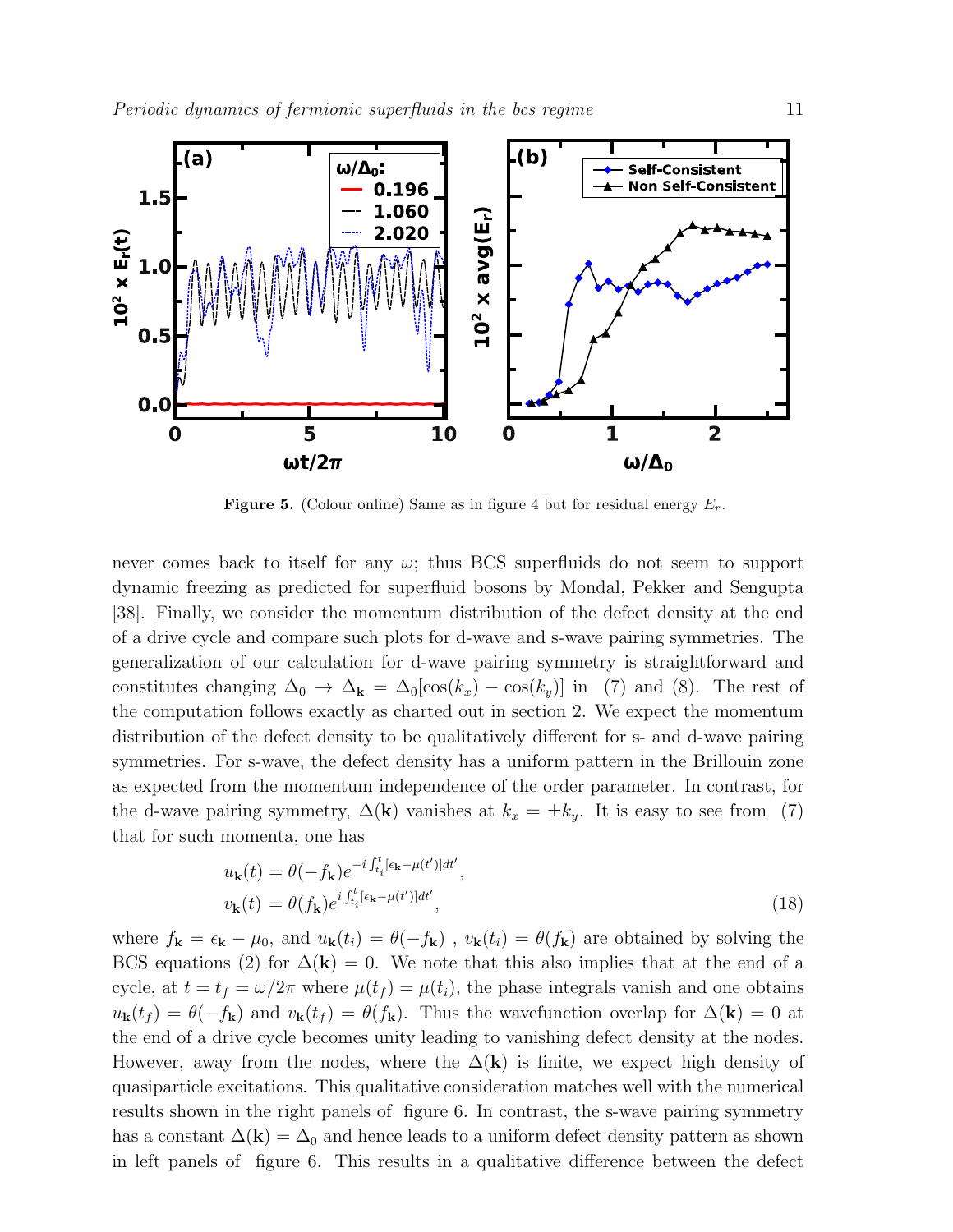density patterns originating from superfluids with the two pairing symmetries. We note that although we have explicitly calculated the defect density for s- and  $d_{x^2-y^2}$ -wave symmetries in the present work, the approach can be straightforwardly generalized to other pairing symmetries. In general, we expect the defect density to display a minimum at the position of the node of the gap. Thus the momentum distribution of the defect density of a Fermi superfluid bears the signature of the positions of the nodes of the order parameters on the Fermi surface and hence can be used to distinguish between various order parameter symmetries.

## 4. Analytical computation of the magnetization

In this section, we obtain an analytical understanding of the behaviour of the magnetization or fermion density at the gap edge, *i.e.* at  $f_k = 0$ , after a drive cycle in the high-frequency limit. We note that from Refs. [39] and [42], we can conclude that the non self-consistent dynamics for a two-level system described in section 2 is affected by two phenomena, Landau-Zener tunnelling and the Stückelberg phase. In what follows, we derive an analogous picture for the s-wave BCS fermions with the self-consistency condition. The calculation is carried out here for s-wave superfluids but can be easily generalized to other pairing symmetries.

We begin with (7) and (8), yielding

$$
\dot{u}_{\mathbf{k}}(t) = -i \left[ \epsilon_{\mathbf{k}} - \mu(t) \right] u_{\mathbf{k}}(t) - i \Delta(t) v_{\mathbf{k}}(t),
$$
\n
$$
\dot{v}_{\mathbf{k}}(t) = i \left[ \epsilon_{\mathbf{k}} - \mu(t) \right] v_{\mathbf{k}}(t) - i \Delta^*(t) u_{\mathbf{k}}(t),
$$
\n
$$
\Delta(t) = g \sum_{\mathbf{k}} u_{\mathbf{k}}^*(t) v_{\mathbf{k}}(t).
$$
\n(19)

Defining the terms

$$
s_{\mathbf{k}}(t) = \exp\left\{-i \int_0^t dt' [\epsilon_{\mathbf{k}} - \mu(t')] \right\},
$$
  

$$
u_{\mathbf{k}}(t) = a_{\mathbf{k}}(t) s_{\mathbf{k}}(t), \quad v_{\mathbf{k}}(t) = b_{\mathbf{k}}(t) s_{\mathbf{k}}^{-1}(t),
$$
 (20)

the dynamics of the system can be rewritten as

$$
\dot{a}_{\mathbf{k}} = -i\Delta(t)b_{\mathbf{k}}(t)s_{\mathbf{k}}^{-2}(t), \n\dot{b}_{\mathbf{k}} = -i\Delta^*(t)a_{\mathbf{k}}(t)s_{\mathbf{k}}^2(t),
$$
\n(21)

which leads to two decoupled second-order differential equations for  $a_{\bf k}(t)$  and  $b_{\bf k}(t)$  given by

$$
\ddot{a}_{\mathbf{k}} - \left\{ 2i \left[ \epsilon_{\mathbf{k}} - \mu(t) \right] + \frac{\dot{\Delta}(t)}{\Delta(t)} \right\} \dot{a}_{\mathbf{k}} + |\Delta(t)|^2 a_{\mathbf{k}} = 0,
$$
  

$$
\ddot{b}_{\mathbf{k}} + \left\{ 2i \left[ \epsilon_{\mathbf{k}} - \mu(t) \right] - \frac{\dot{\Delta}^*(t)}{\Delta^*(t)} \right\} \dot{b}_{\mathbf{k}} + |\Delta(t)|^2 b_{\mathbf{k}} = 0.
$$
 (22)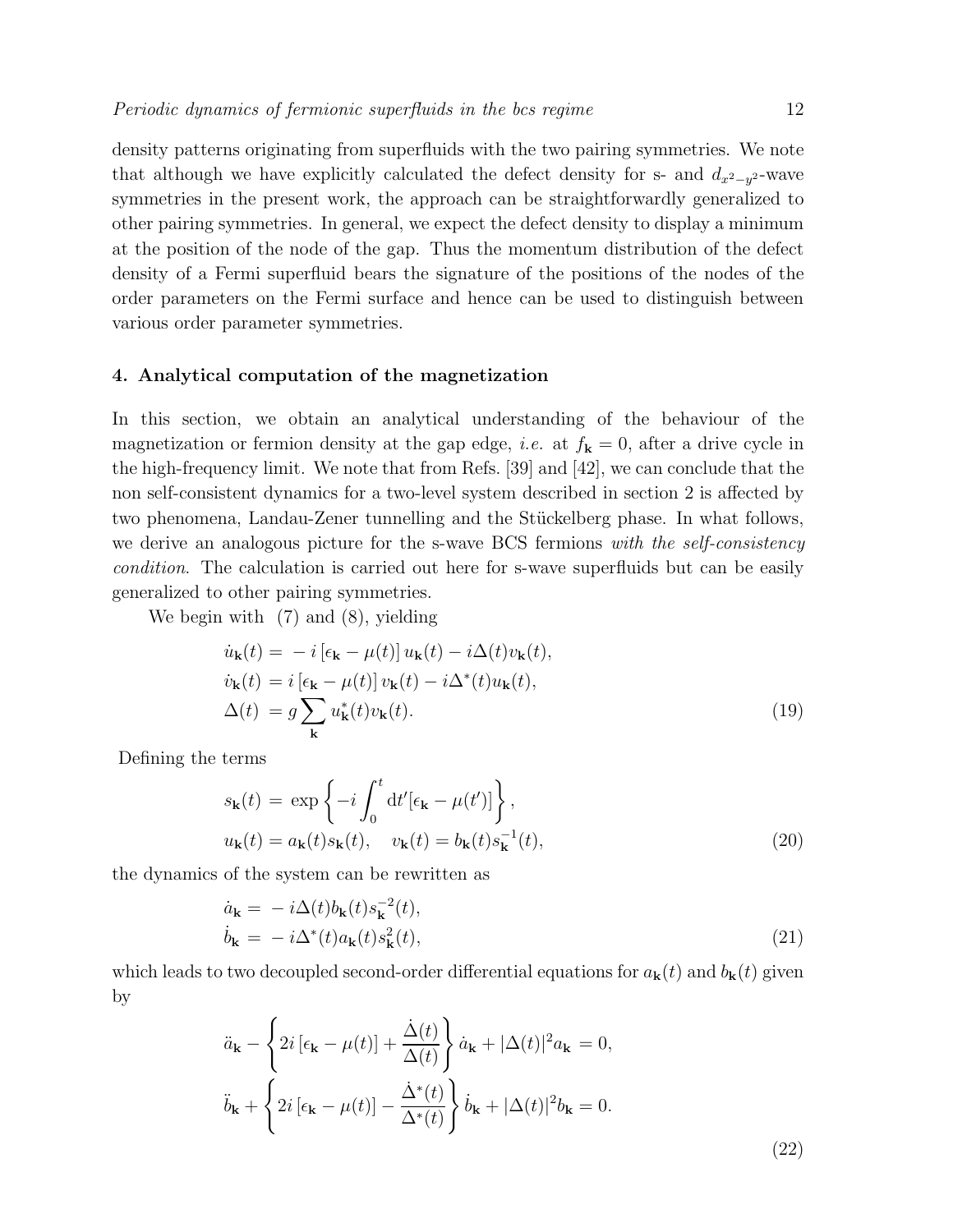

Figure 6. (Colour online) Top (Middle) Panels: Plot of the momentum distribution of the defect density  $\rho_d(\mathbf{k})$  (where  $\mathbf{k} = k_x \hat{x} + k_y \hat{y}$ ) as a function of  $k_x$  (abscissas) and  $k_y$  (ordinates) after a full drive cycle for s-wave [left panels] and d-wave [right panels] pairing symmetries. The drive frequencies are specified in the inset of the right column. In these plots, lighter shades represent higher quasiparticle excitation densities. The abscissas of the top and middle panels have the same range and scale as those of the bottom panels *viz.*  $k_x \in [0, \pi]$ , and have been omitted for brevity. The ordinates of the top and middle panels plot  $k_y \in [0, \pi]$  in a similar manner, and have been omitted as well.

Bottom Panel: Plot of the momentum distribution of the defect density (black dotted line for s-wave and red solid line for d-wave) along the Fermi surface in the first quadrant  $(k_x, k_y \geq 0)$  as a function of  $k_x$ , with  $k_y$  chosen to lie on the Fermi surface given by  $f_{\mathbf{k}} = \cos k_x + \cos k_y - \mu_0 = 0 \ \forall k_x$ . These plots clearly demonstrate the dip in the momentum distribution at the node for d-wave pairing. Analogous dips occur at other three quadrants at the position of the other nodes of  $\Delta(\mathbf{k})$ . In all of these plots,  $\mu_0 = 0.01, \Delta_0 = 0.1.$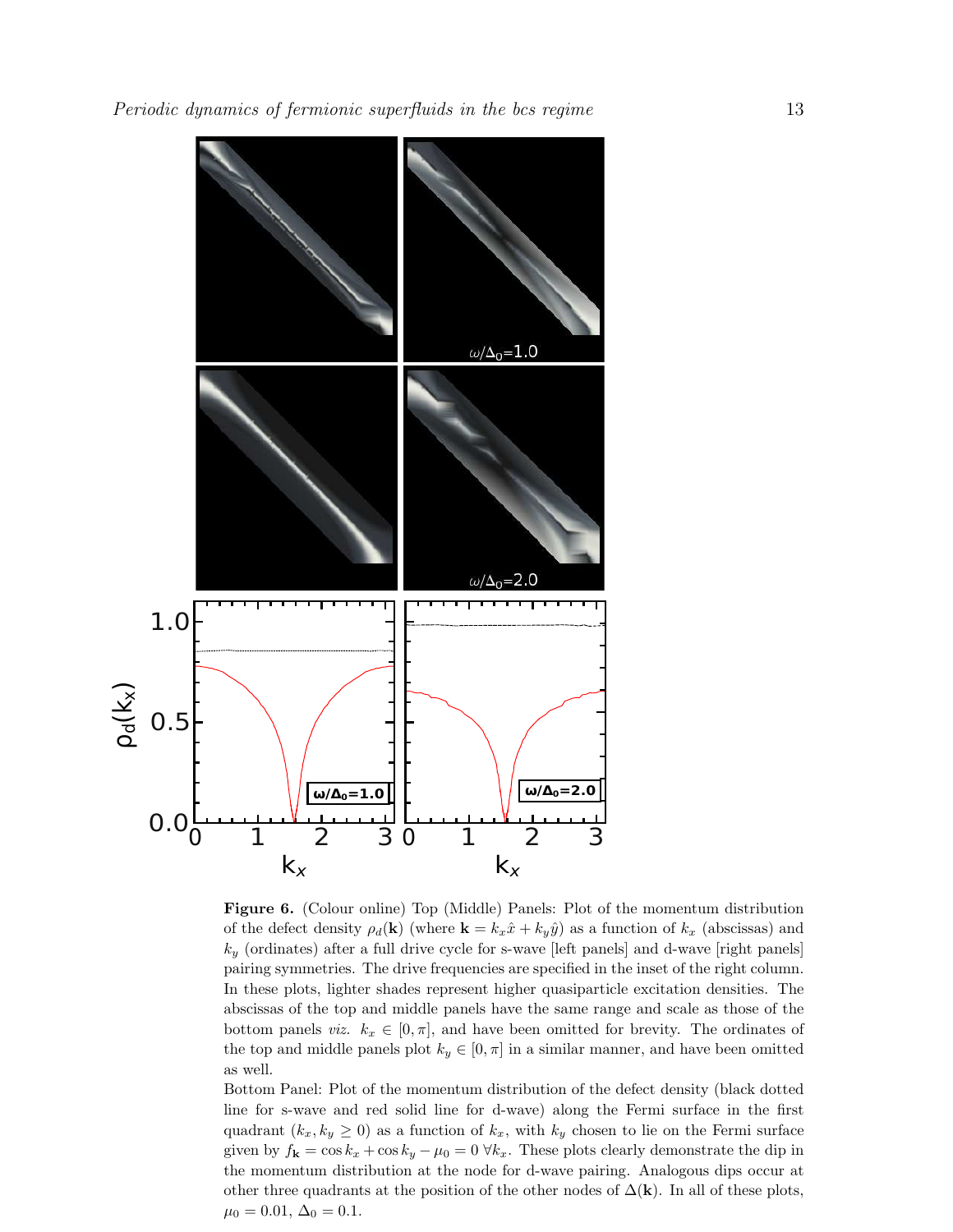| takes place for adiabatic initial conditions. See $(0), (7), (8)$ and $(17)$ for a |                                                                                                                                                             |                                                                                                           |
|------------------------------------------------------------------------------------|-------------------------------------------------------------------------------------------------------------------------------------------------------------|-----------------------------------------------------------------------------------------------------------|
| Value                                                                              | First derivative                                                                                                                                            | Second derivative                                                                                         |
|                                                                                    | $u_{\mathbf{k}} = u_{\mathbf{k}}^{\text{eq}}$ $\dot{u}_{\mathbf{k}} = -i (f_{\mathbf{k}} u_{\mathbf{k}}^{\text{eq}} + \Delta_0 v_{\mathbf{k}}^{\text{eq}})$ | $\ddot{u}_{\mathbf{k}} = -\left[E^2(\mathbf{k}) - i\mu_a\omega\right]u_{\mathbf{k}}^{\text{eq}}$          |
| $v_{\mathbf{k}}=v_{\mathbf{k}}^{\text{eq}}$                                        | $\dot{v}_{\mathbf{k}} = +i (f_{\mathbf{k}} v_{\mathbf{k}}^{\text{eq}} - \Delta_0 u_{\mathbf{k}}^{\text{eq}})$                                               | $\ddot{v}_{\mathbf{k}} = -\left[E^2(\mathbf{k}) + i\mu_a\omega\right]v_{\mathbf{k}}^{\text{eq}}$          |
| $s_{\bf k}=1$                                                                      | $\dot{s}_{\mathbf{k}} = -i f_{\mathbf{k}}$                                                                                                                  | $\ddot{s}_{\mathbf{k}} = -\left(f_{\mathbf{k}}^2 - i\mu_a\omega\right)$                                   |
| $b_{\mathbf{k}}=v_{\mathbf{k}}^{\text{eq}}$                                        | $b_{\mathbf{k}} = -i\Delta_0 u_{\mathbf{k}}^{\text{eq}}$                                                                                                    | $\ddot{b}_{\mathbf{k}} = -\Delta_0 v_{\mathbf{k}}^{\text{eq}} \left( \Delta_0 + 2 f_{\mathbf{k}} \right)$ |
| $\Delta = \Delta_0$                                                                | $\dot{\Delta}=0$                                                                                                                                            | $\ddot{\Delta} = -2i\Delta_0\mu_a\omega$                                                                  |

**Table 1.** Values of system dynamical variables  $u_{\mathbf{k}}(t)$ ,  $v_{\mathbf{k}}(t)$ ,  $s_{\mathbf{k}}(t)$ ,  $b_{\mathbf{k}}(t)$ , and  $\Delta(t)$ , their time derivatives and second derivatives at  $t = 0-$  where the avoided crossing takes place for adiabatic initial conditions. See (6), (7), (8) and (17) for details. takes place for adiabatic initial conditions. See  $(6)$ ,  $(7)$ ,  $(8)$  and  $(17)$  for

The self-consistency condition can be written in terms of  $a_{\bf k}(t)$  and  $b_{\bf k}(t)$  as

$$
\Delta(t) = g \exp\left[-2i \int_0^t dt' \mu'(t')\right] \sum_{\mathbf{k}} a_{\mathbf{k}}^*(t) b_{\mathbf{k}}(t) e^{2i f_{\mathbf{k}}t},\tag{23}
$$

where  $f_{\bf k} = \epsilon_{\bf k} - \mu_0$  and  $\mu'(t) = \mu_a \sin \omega t$ . The initial conditions for  $a_{\bf k}$  and  $b_{\bf k}$  can be easily obtained from those of  $u_{\mathbf{k}}$  and  $v_{\mathbf{k}}$  as discussed in section 2.

To obtain an analytical insight into the solution of these equations, we note that there is an avoided crossing at  $t_{1k} = t_1 = \arcsin(f_k/\mu_a)/\omega$  and that  $t_1$  approaches zero for large  $\omega$  and on the Fermi surface. Further if  $\omega t_1 \ll 1$ , a condition which is exactly satisfied at  $f_{\mathbf{k}} = 0$ , we may use the Zener approximation  $\mu'(t) \approx \mu_a \omega t$  for  $\mu(t)$  close to  $t = t_1$  when the system traverses the avoided crossing [42, 43, 44], and restrict ourselves within the adiabatic impulse model where all excitations away from the avoided crossing are ignored [39]. From the definitions in (20) and (19), we can simplify (21) to yield

$$
\dot{a}_{\mathbf{k}} = -i\Delta(t)b_{\mathbf{k}}(t)e^{2i\left(f_{\mathbf{k}}t - \frac{1}{2}\mu_a\omega t^2\right)}.
$$
\n(24)

We now assume that  $\omega \gg \Delta_0$  and define

$$
x_{\mathbf{k}} = t\sqrt{\mu_a\omega} - f_{\mathbf{k}}/\sqrt{\mu_a\omega}
$$
  
\n
$$
\theta_{\mathbf{k}}(t) = b_{\mathbf{k}}(t)\Delta(t)/\Delta_0 = v_{\mathbf{k}}(t)s_{\mathbf{k}}(t)\Delta(t)/\Delta_0.
$$
\n(25)

We can use these definitions to simplify  $(24)$ , yielding

$$
\frac{\partial a_{\mathbf{k}}}{\partial x_{\mathbf{k}}} = -i \frac{\Delta_0 \theta_{\mathbf{k}}(x_{\mathbf{k}})}{\sqrt{\mu_a \omega}} e^{\frac{if_{\mathbf{k}}^2}{\mu_a \omega}} e^{-ix_{\mathbf{k}}^2}.
$$
\n(26)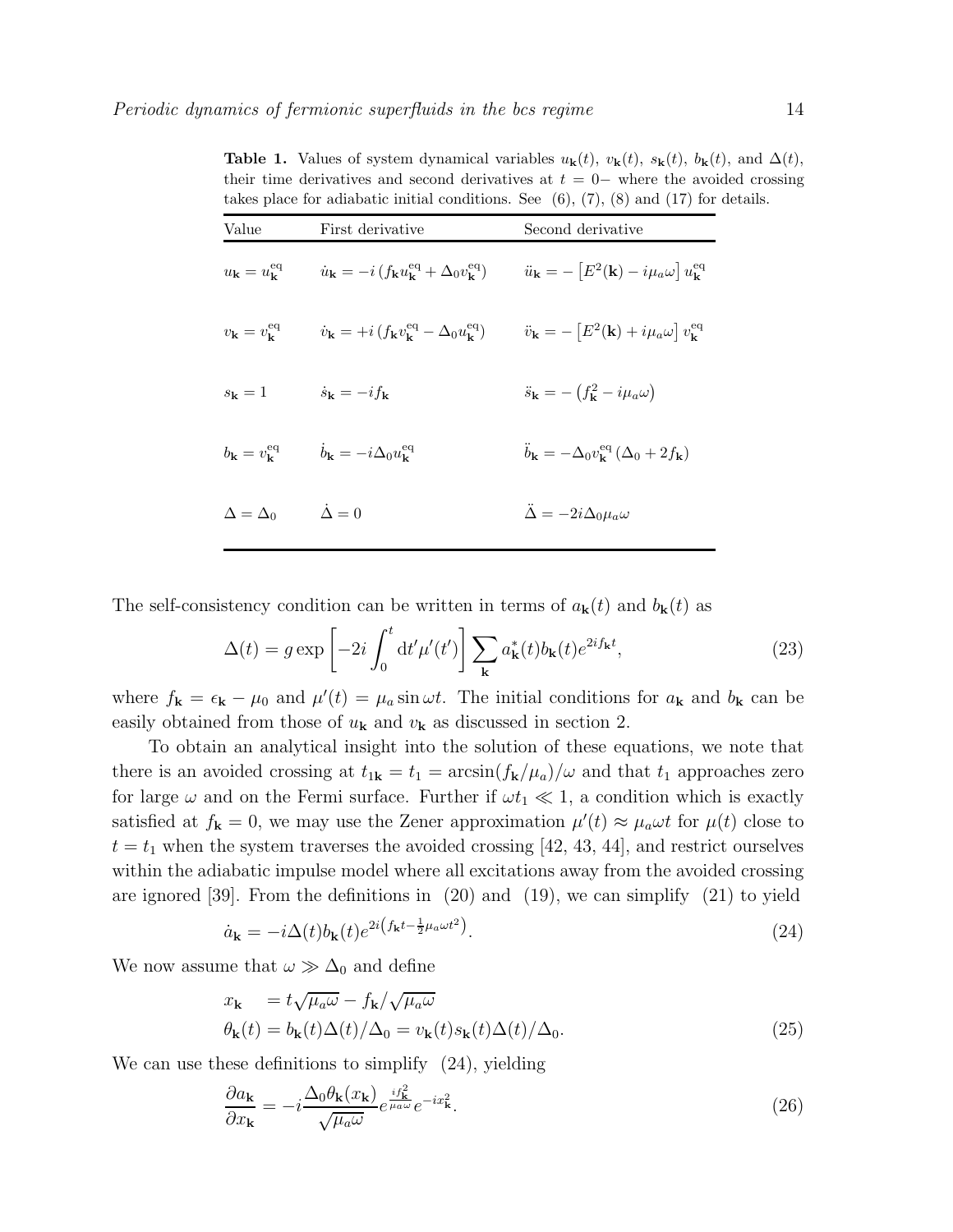Thus, the amplitude  $a_{\bf k}(t)$  after the system traverses an avoided crossing is approximately given by

$$
\mathcal{A}_{\mathbf{k}}^{(1)} - \mathcal{A}_{\mathbf{k}}^{(0)} = -\frac{i\Delta_0}{\sqrt{\mu_a \omega}} e^{\frac{if_{\mathbf{k}}^2}{\mu_a \omega}} \int_{-\infty}^{\infty} dx_{\mathbf{k}} \theta_{\mathbf{k}}(x_{\mathbf{k}}) e^{-ix_{\mathbf{k}}^2},\tag{27}
$$

where  $\mathcal{A}_{\mathbf{k}}^{(n)}$  denotes the amplitude  $a_{\mathbf{k}}$  after N passages across the avoided crossings with  $\mathcal{A}_{\mathbf{k}}^{(0)}$  being the initial amplitude of  $a_{\mathbf{k}}$  [42, 39].

The integral in the right side of (27) can be evaluated by contour integration whose details are charted out in the Appendix. This yields

$$
\mathcal{A}_{\mathbf{k}}^{(1)} = u_{\mathbf{k}}^{\text{eq}} - \sqrt{\frac{\pi \Delta_0^2}{\mu_a \omega}} e^{i \left( \frac{f_{\mathbf{k}}^2}{\mu_a \omega} + \frac{\pi}{4} \right)} \times \sum_{n=0}^{\infty} \frac{1}{n!} \frac{(-i)^n}{\left( 4\mu_a \omega \right)^n} \frac{\partial^{2n} \theta_{\mathbf{k}}}{\partial^{2n} t} \Big|_{t=t_{\mathbf{k}}},\tag{28}
$$

where we have used  $a_{\mathbf{k}}(0) = u_{\mathbf{k}}^{\text{eq}}$  from (20), and  $t_{\mathbf{k}} = f_{\mathbf{k}}/(\mu_a \omega)$ . Note that, in general,  $t_{\mathbf{k}} \neq 0$  and so evaluating the modified Landau Zener probability for an arbitrary momentum will require knowledge of the system at times  $t_{\mathbf{k}}$ . However,  $t_{\mathbf{k}}$  vanishes exactly on the Fermi surface (characterized by  $f_{\mathbf{k}} = 0$ ) and can be set to zero for all **k** that lie within  $\mathcal{O}(\mu_a \omega/v_F)$  around the Fermi surface, where  $v_F$  is the Fermi velocity. In the rest of this section, we shall restrict ourselves to this limit.

The fermion density in momentum space  $n_{\mathbf{k}} = 2|\mathcal{B}_{\mathbf{k}}^{(1)}|^2 = 2|v_{\mathbf{k}}|^2$  after one passage across the avoided crossing can be obtained in terms of the modified Landau Zener probability

$$
|\mathcal{B}_{\mathbf{k}}^{(1)}|^2 = 1 - |\mathcal{A}_{\mathbf{k}}^{(1)}|^2
$$
  
= 1 - \left[ (u\_{\mathbf{k}}^{\text{eq}})^2 + \chi\_0 |c\_{\mathbf{k}}|^2 - 2u\_{\mathbf{k}}^{\text{eq}} \sqrt{\chi\_0} \times \text{Re} (c\_{\mathbf{k}} e^{i\kappa\_{\mathbf{k}}}) \right], (29)

where we have defined

$$
c_{\mathbf{k}} = \sum_{n=0}^{\infty} \frac{1}{n!} \frac{(-i)^n}{(4\mu_a \omega)^n} \frac{\partial^{2n} \theta_{\mathbf{k}}}{\partial^{2n} t} \Big|_{t=t_{\mathbf{k}}},
$$
  

$$
\kappa_{\mathbf{k}} = \frac{f_{\mathbf{k}}^2}{\mu_a \omega} + \frac{\pi}{4}, \quad \chi_0 = \frac{\pi \Delta_0^2}{\mu_a \omega}.
$$
 (30)

Noting that for  $\omega \gg f_{\mathbf{k}}, \kappa_{\mathbf{k}} \sim \pi/4$ , and approximating

$$
c_{\mathbf{k}} \approx \sum_{n=0}^{\infty} \frac{1}{n!} \frac{(-i)^n}{\left(4\mu_a \omega\right)^n} \frac{\partial^{2n} \theta_{\mathbf{k}}}{\partial^{2n} t} \Big|_{t=0},\tag{31}
$$

one finally gets an expression for the modified Landau-Zener probability

$$
|\mathcal{B}_{\mathbf{k}}^{(1)}|^2 = (v_{\mathbf{k}}^{\text{eq}})^2 - \chi_0|c_{\mathbf{k}}|^2 + u_{\mathbf{k}}^{\text{eq}}\sqrt{2\chi_0}\text{Re}\left[(1+i)c_{\mathbf{k}}\right]
$$
\n(32)

Each of the terms in the sum of (31) can be obtained from table 1 and higher order derivatives thereof using (17) and either (21) or (22) at  $t = 0$ . We now define  $P_{\bf k}$  to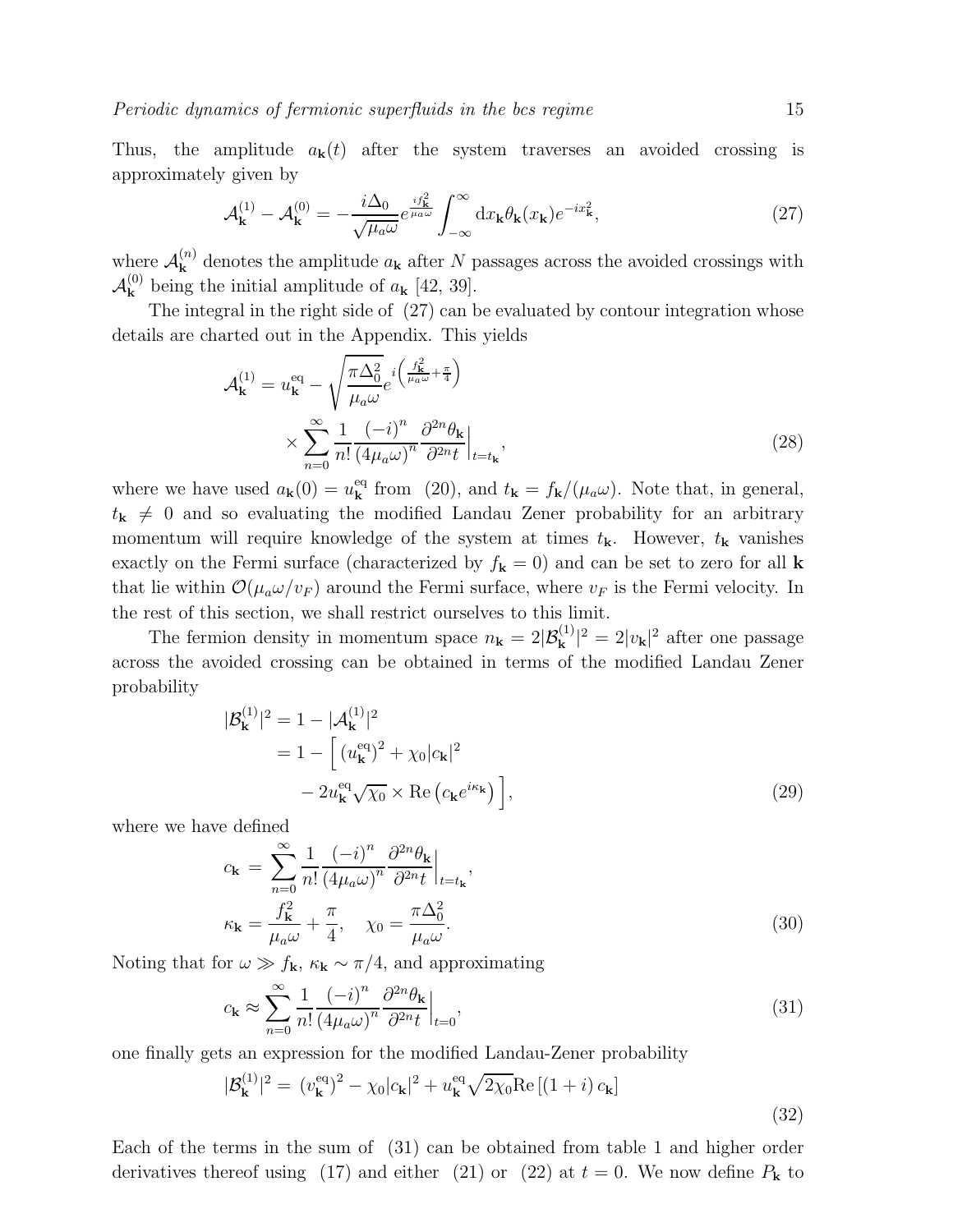

Figure 7. (Colour Online) Numerical plots (blue crosses) of  $m_F$  as a function of  $\omega$ . The system parameters are the same as in figure 1. The red solid line indicates the analytical result obtained in (39).

be the traditional Landau Zener probability for the non self-consistent case [43, 44, 42] viz.

$$
P_{\mathbf{k}} = e^{-\chi_0}.\tag{33}
$$

Now, we can write  $|\mathcal{B}_{\mathbf{k}}^{(1)}|^2 = (P_{\mathbf{k}}/2)e^{\gamma_{\mathbf{k}}},$  where

$$
\gamma_{\mathbf{k}} = \chi_0 + \ln \left\{ 2 \left( v_{\mathbf{k}}^{\text{eq}} \right)^2 - 2 \chi_0 |c_{\mathbf{k}}|^2 + 2 u_{\mathbf{k}}^{\text{eq}} \sqrt{2 \chi_0} \text{Re} \left[ \left( 1 + i \right) c_{\mathbf{k}} \right] \right\}
$$
\n(34)

for large  $\omega$ . We now investigate regions close to the Fermi surface by simplifying (31), retaining only the terms up to  $n = 1$  in the expansion. This yields

$$
c_{\mathbf{k}} \approx \frac{v_{\mathbf{k}}^{\text{eq}}}{2} \left[ 1 + \frac{i\chi_0}{2\pi} \left( 1 + \frac{2f_{\mathbf{k}}}{\Delta_0} \right) \right],\tag{35}
$$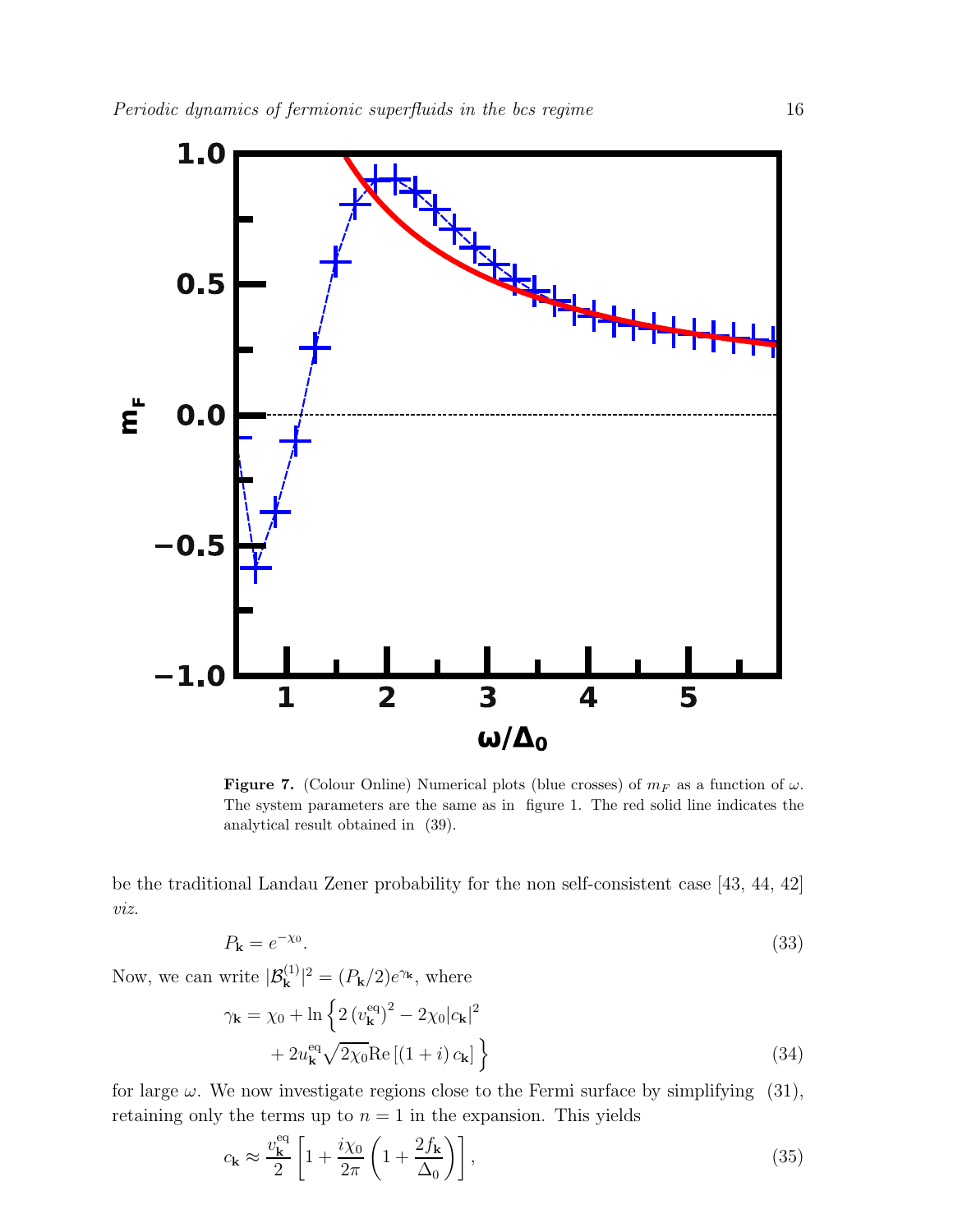where we have used expressions from table 1. Taking the approximation for  $c_{\mathbf{k}}$  in eq (35), substituting its value into (29), and retaining lowest contributing orders of  $\chi_0$ yields

$$
|\mathcal{B}_{\mathbf{k}}^{(1)}|^2 \approx |v_{\mathbf{k}}^{\text{eq}}|^2 \left[ 1 + \frac{\chi_0^{1/2}}{\sqrt{2}} \frac{u_{\mathbf{k}}^{\text{eq}}}{v_{\mathbf{k}}^{\text{eq}}} \right]. \tag{36}
$$

The occupation amplitude  $\mathcal{B}_{\mathbf{k}}^{(1)}$  is realized after the first passage across the avoided crossing and when the second passage begins. The passage starts when the adiabatic energy equals the BCS gap  $\Delta_0$ . The adiabatic energies are given by  $E(\mathbf{k};t)$  = ±  $\sqrt{\left[f_{\mathbf{k}}-\mu_a\sin\omega t\right]^2+\left|\Delta_0\right|^2}$ , which is  $E(\mathbf{k})$  from (6), with  $\mu_0$  replaced by  $\mu_0+\mu_a\sin\omega t$ . The passage ends when the velocity of the adiabatic energy vanishes, *i.e* when  $\dot{E}(\mathbf{k};t) =$ 0 at  $t = \pi/\omega$  or half a period. Thus,  $|\mathcal{B}_{\mathbf{k}}^{(1)}|^2$  is the fermion density after half a drive cycle. After one complete period *i.e* two passages across the avoided crossing, the fermion density in the adiabatic impulse limit is given by [39]

$$
|\mathcal{B}_{\mathbf{k}}^{(2)}|^2 = 4|\mathcal{B}_{\mathbf{k}}^{(1)}|^2 \left(1 - |\mathcal{B}_{\mathbf{k}}^{(1)}|^2\right) \sin^2[\Phi_{\rm st}]
$$
  
\n
$$
\simeq 2|\mathcal{B}_{\mathbf{k}}^{(1)}|^2 \left(1 - |\mathcal{B}_{\mathbf{k}}^{(1)}|^2\right)
$$
  
\n
$$
= 2\left[ (u_{\mathbf{k}}^{\rm eq} v_{\mathbf{k}}^{\rm eq})^2 \left(1 - \frac{\chi_0}{2}\right) + u_{\mathbf{k}}^{\rm eq} v_{\mathbf{k}}^{\rm eq} \left( |u_{\mathbf{k}}^{\rm eq}|^2 - |v_{\mathbf{k}}^{\rm eq}|^2 \right) \sqrt{\frac{\chi_0}{2}} \right],
$$
\n(37)

where in the second line, we have used the fact that the Stückelberg phase  $\Phi_{st} \to \pi/4$ for large  $\omega$  [39]. Thus the magnetization  $m_k^{(2)}$  after one period (or two passages across the avoided crossing) can be evaluated using (10) and (37), yielding

$$
m_{\mathbf{k}}^{(2)} \simeq 1 - 4\left(1 - \frac{\chi_0}{2}\right) \left(u_{\mathbf{k}}^{\text{eq}} v_{\mathbf{k}}^{\text{eq}}\right)^2 + \sqrt{8\chi_0} u_{\mathbf{k}}^{\text{eq}} v_{\mathbf{k}}^{\text{eq}} m_{\mathbf{k}}^{\text{eq}},\tag{38}
$$

where  $m_{\bf k}^{\text{eq}}$ , the equilibrium magnetization, is given by  $m_{\bf k}^{\text{eq}} = 1 - 2|v_{\bf k}^{\text{eq}}|^2$ . Thus, on the Fermi surface, where all approximations used to arrive at this result are clearly valid, one obtains, using  $u_F^{\text{eq}}$  $_{F}^{\text{eq}}(v_{F}^{\text{eq}})$  $v_{\mathbf{k}=\mathbf{k}_F}^{\text{eq}}(v_{\mathbf{k}=\mathbf{k}_F}^{\text{eq}}(v_{\mathbf{k}=\mathbf{k}_F}^{\text{eq}})=\frac{1}{\sqrt{2}}$  $\frac{1}{2}$ 

$$
m_F \equiv m_{\mathbf{k} = \mathbf{k}_F}^{(2)} = m_0 \frac{\Delta_0}{\omega}, \quad m_0 = \frac{\pi \Delta_0}{2\mu_a}.
$$
 (39)

Here,  $\mathbf{k}_F$  denotes the momentum vector on the Fermi surface. We note that  $m_F$  does not depend on the orientation of  $k$  on the Fermi surface. This is a consequence of the s-wave symmetry of the superfluid order parameter and is not going to be present for other pairing symmetries.

Thus, we find that the frequency dependence of the magnetization (or equivalently the fermion density) is  $m_F \sim \omega^{-1}$ . The magnetization drops off at the same manner as the non self-consistent case (*i.e* the driven Ising model where  $m \sim \omega^{-1}$  can be obtained from the Landau Zener formula). The constant  $m_0$  which decides the rate of the decrease of  $m_F$  with  $\omega$ , however, is different in the two cases. In the non self-consistent case,  $\Delta$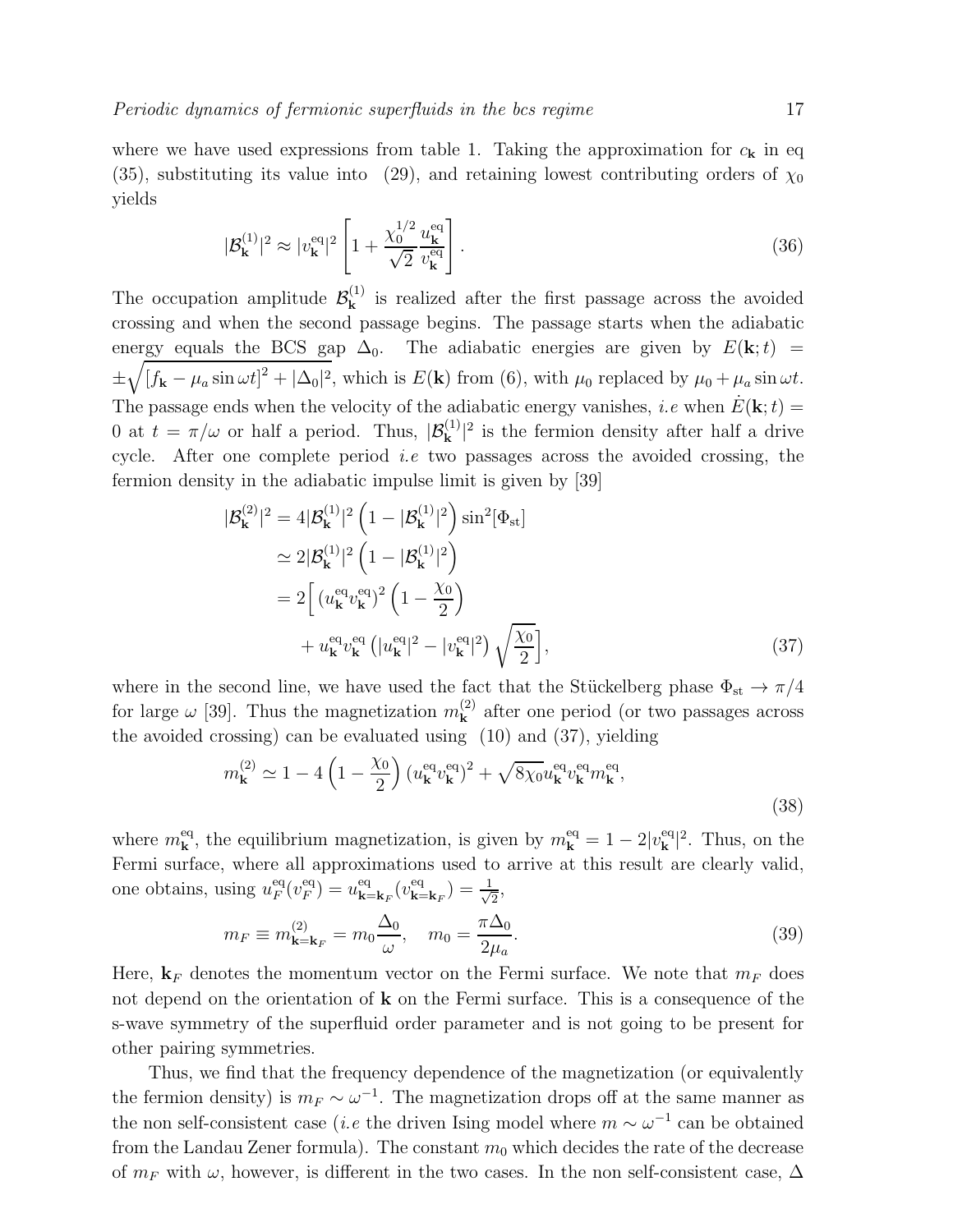is always constant and so  $c_{\mathbf{k}} = \frac{1}{\sqrt{k}}$  $\frac{1}{2}$  exactly as yielded by (31). Thus,  $m^{(2)} \approx 2\chi_0$  to lowest order which is four times its value for the self-consistent case. We note here that although we have concentrated on  $m_F$ , our results are expected to be accurate for all  $m_{\bf k}$  for which  $t_1 \simeq 0$  and  $f_{\bf k} \ll \mu_a$ . The generalization of this treatment to N periods seems to be difficult due to the necessity of taking into account multiple Stuckelberg phases and we leave this issue for a possible future study.

To check the accuracy of the analytical result, we compare (39) with numerical results for the magnetization on the Fermi surface after one drive period for a  $144 \times 144$ square optical lattice which is very close to half filling ( $\mu_0 = 0.01$ ) with  $\mu_a = \Delta_0 = 0.1$ . At each time step of the numerics, the Fermi surface was strobed with a tolerance  $\sim \mu_a \omega$ . In the limit of  $f_k \ll \mu_a$ , the variation of  $m_F$  is expected to be small within this region of the Brillouin zone and an average over all momenta inside this region should yield values close to that predicted by (39). The agreement, as shown in figure 7, is quite good for  $\omega \geq 3\Delta_0$  but poor for smaller  $\omega/\Delta_0$  where some of the approximations made in this section are clearly violated.

#### 5. Discussion

Experimental verification of our work will require generation of a time-dependent chemical potential. This can be easily done by turning on an additional trap with oscillatory time dependence leading to a potential of the form  $\kappa(t)r^2/2$ . Both the confining and the additional trap potentials are to be made wide-enough so that the atoms residing at the centre of the trap feel an almost spatially constant chemical potential. Such traps can be easily designed in current experimental setups [46]. To verify our theory, we propose momentum distribution measurements as done recently for fermions on a honeycomb lattice by Tarruell, Greif, Uehlinger, Jotzu and Esslinger [45]. A comparison of momentum distribution of the superfluid fermions before and the after the dynamics could be used to measure the momentum distribution of the defects generated during the drive. Our theory predicts that this momentum distribution would depend on the pairing symmetry of the superfluid and its pattern would be qualitatively similar to that showing in figure 6 for  $s-$  and  $d_{x^2-y^2}$ -wave superfluids.

In conclusion, we have studied the non-equilibrium periodic dynamics of Fermi superfluids in the BCS regime within a self-consistent mean-field theory. We have shown that proper incorporation of the self-consistency condition is crucial for understanding the dynamic properties of such systems. This is particularly highlighted by studying the behaviour of the effective magnetization  $m(t)$  (or equivalently  $n_0$ ) which shows qualitatively different behaviour for Fermi superfluids (which obey self-consistent BCS equations) and Ising or Kitaev spin models (whose properties are governed by BCS-like equations without the self-consistency condition). We have also studied the behaviour of defect density, it's momentum distribution, and the residual energy for such dynamics. In particular, we find that the momentum distribution of the defect density bears a signature of the pairing symmetry of such superfluids. Finally, we have provided an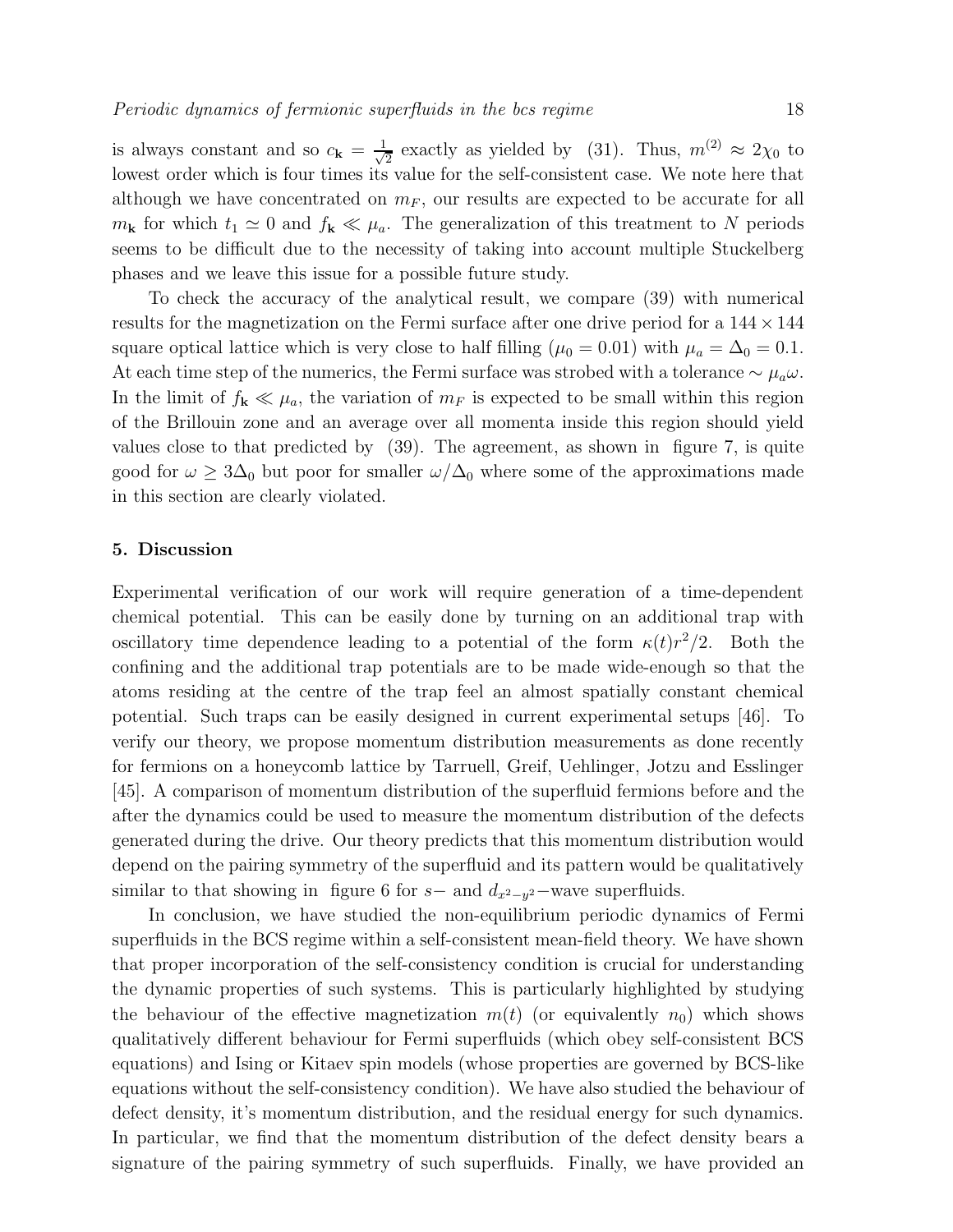

Figure 8. Contour  $C = C_1 + C_2 + C_3 + C_4$  used for evaluating the integral in  $((27))$ in the complex x-plane. The path traversed is indicated by arrows, and the contour consists of two isosceles right angled triangles of height  $x_0$  laid out as shown above.

analytical derivation of the frequency dependence  $m_F$  at the end of one drive cycle in the limit of large drive frequency and have shown that  $m_F \sim 1/\omega$  for  $\omega \gg \Delta_0$ .

# Acknowledgments

KS thanks DST, India for support under Project No. SR/S2/CMP-001/2009. AR thanks CSIR, India for support under Scientists' Pool Scheme No. 13(8531−A)/2011/Pool.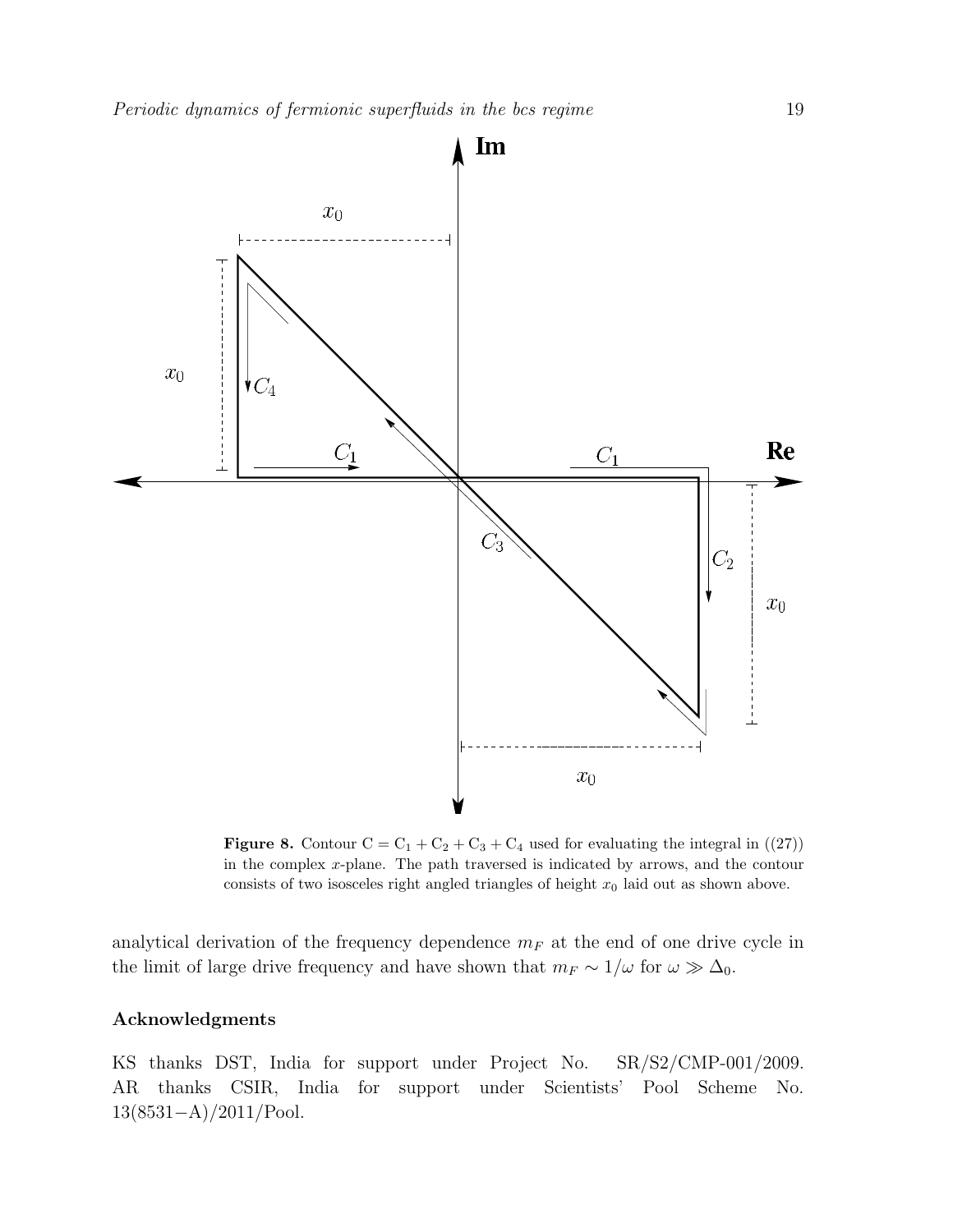# Appendix A.

Here we provide details of the evaluation of (27) in section 4. The integral in the right side of (27) can be evaluated by following the contour  $C = C_1 + C_2 + C_3 + C_4$ in the complex plane as shown in figure 8. Along the path  $C_1$ , we have  $dz = dx$  and  $\exp(-iz^2) = \exp(-ix^2)$ . Along the path C<sub>2</sub>, we have  $dz = -i dy$  and  $\exp(-iz^2) =$  $\exp[-i(x_0 - iy)^2] = \exp[-i(x_0^2 - y^2)] \times \exp(-2x_0y)$ , an integrand that vanishes when  $x_0 \to \infty$ . Along the path C<sub>3</sub>, we have  $dz = (1 - i)dx$  and  $exp(-iz^2) = exp(-2x^2)$ . Finally, the integrand vanishes along path  $C_4$  in a way similar to that along  $C_2$ . Since the contour C does not enclose any poles, Cauchy's theorem yields  $\oint_C dz \theta_{\mathbf{k}}(z) e^{-iz^2} = 0$ . Thus, taking the limit  $x_0 \to \infty$ ,

$$
\int_{-\infty}^{\infty} dx_{\mathbf{k}} \theta_{\mathbf{k}}(x_{\mathbf{k}}) e^{-ix_{\mathbf{k}}^2} =
$$
\n
$$
(1-i) \int_{-\infty}^{\infty} dx_{\mathbf{k}} \theta_{\mathbf{k}} [(1-i) x_{\mathbf{k}}] e^{-2x_{\mathbf{k}}^2}.
$$
\n(A.1)

Performing a Taylor expansion of  $\theta_{\mathbf{k}}$ ,

$$
\theta_{\mathbf{k}}(x_{\mathbf{k}}) = \sum_{n=0}^{\infty} \frac{x_{\mathbf{k}}^n}{n!} \frac{\partial^n \theta_{\mathbf{k}}}{\partial^n x_{\mathbf{k}}}\Big|_{x_{\mathbf{k}}=0},\tag{A.2}
$$

and substituting this into the right side of (A.1) after the transformation  $x_{\bf k} \to (1-i)x_{\bf k}$ , each term in the sum can be evaluated using Gaussian integrals, yielding

$$
\int_{-\infty}^{\infty} dx_{\mathbf{k}} \theta_{\mathbf{k}} \left[ (1-i) x_{\mathbf{k}} \right] e^{-2x_{\mathbf{k}}^2} =
$$
\n
$$
\sqrt{\frac{\pi}{2}} \sum_{n=0}^{\infty} \frac{1}{n!} \frac{(-i)^n}{(4\mu_a \omega)^n} \frac{\partial^{2n} \theta_{\mathbf{k}}}{\partial^{2n} t} \Big|_{t=t_{\mathbf{k}}},
$$
\n(A.3)

Using the above result, we evaluate (A.1) and hence (27). This yields (28) used in section 4.

### **REFERENCES**

- [1] Bloch I, Dalibard J and Zwerger W 2008 Rev. Mod. Phys. 80 885.
- [2] Jin D S, Ensher J, Matthews M R, Wieman C E and Cornell E A 1996 Phys. Rev. Lett. 77 420.
- [3] Giorgini S, Pitaevskii L P, Stringari S 2008 Rev. Mod. Phys. 80 1215.
- [4] De Marco B and Jin D S 1999 Science 285 1703. Schreck F, Khaykovich L, Corwin K L, Ferrari G, Bourdel T, Cubizolles J and Salomon C 2001 Phys. Rev. Lett. 87 080403. Truscott A K, Strecker K E, McAlexander W I, Partridge G B and Hulet R G 2001 Science 291 2570.
- [5] Bulgac A, McNeil Forbes M and Magierski P 2012 Lecture Notes in Physics 836 305-373.
- [6] See, for example, Giorgini, Pitaevski and Stringari [3], as well as Bulgac, McNeil Forbes and Magierski [5], for a detailed account.
- [7] O'Hara K M, Hemmer S L, Gehm M E, Granade S R and Thomas J E 2002 Science 298 2179.
- [8] Bartenstein M, Altmeyer A, Riedl S, Jochim S, Chin C, Hecker Denschlag J and Grimm R 2004 Phys. Rev. Lett. 92 203201.
- [9] Chin C, Bartenstein M, Altmeyer A, Riedl S, Jochim S, Denschlag J H and Grimm R, 2004 Science 305 1128.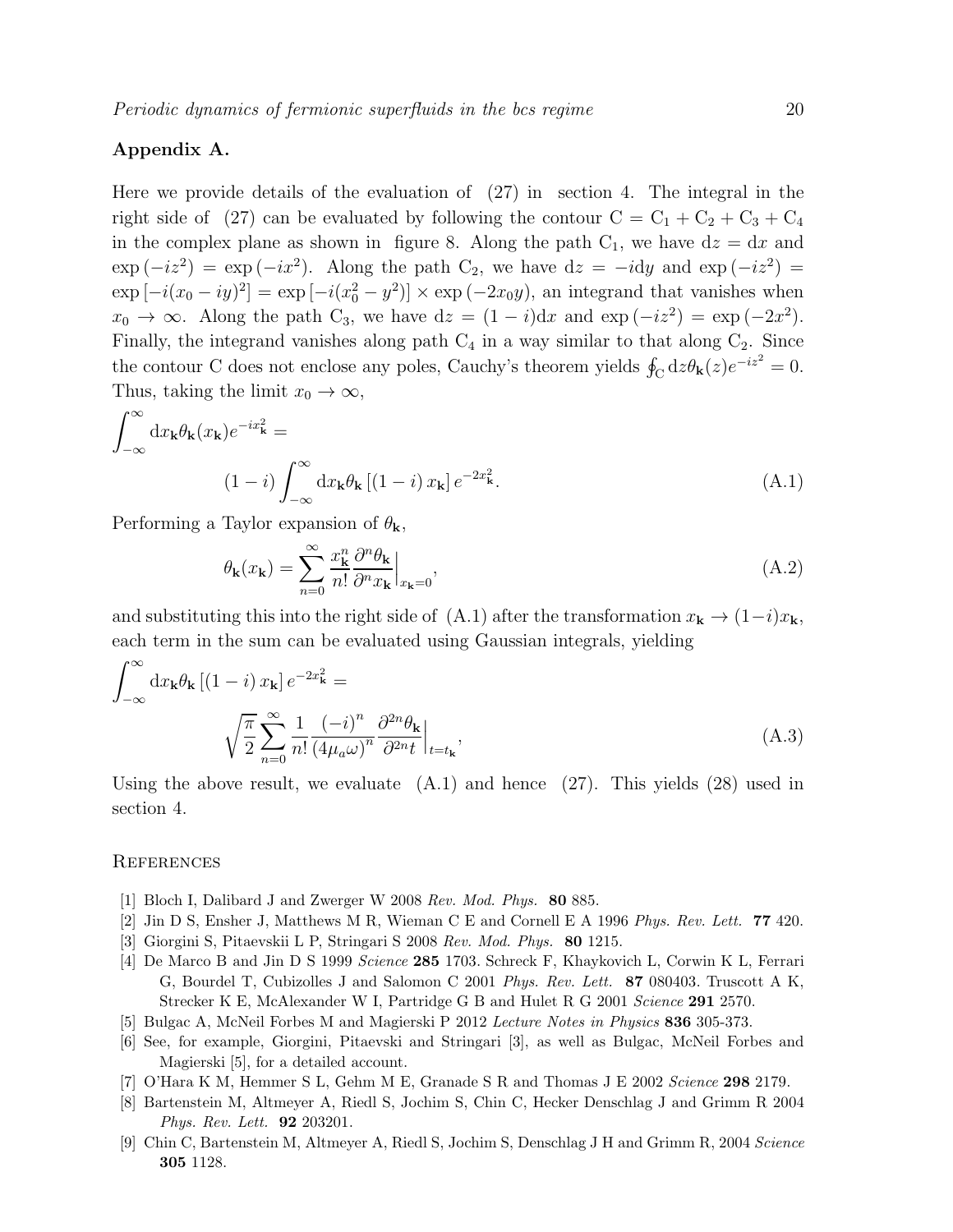- [10] Zwierlein M W, Abo-Shaeer J R, Schirotzek A, Schunck C H and Ketterle W 2005 Nature 435 1047.
- [11] Leggett A J 2006 Rev. Mod. Phys. 73 307. Leggett A J 1980 Modern Trends in the Theory of Condensed Matter ed A Pekalski and R Przystawa (Springer-Verlag, Berlin). Nozires P and Schmitt-Rink S 1985 J. Low Temp. Phys. 59 195. Sa de Melo C A R, Randeria M and Engelbrecht J R 1993 Phys. Rev. Lett. 71 3202. Randeria M 1994 Bose-Einstein Condensation ed A Griffin, D Snoke and S Stringari (Cambridge University Press, Cambridge).
- [12] Holland M, Kokkelmans S J J M F, Chiofalo M L and Walser R 2001 Phys. Rev. Lett. 87 120406. Timmermans E, Furuya K, Milonni P W and Kerman A K 2001 Phys. Lett. A 285 228. Pieri P, Pisani L and Strinati G C 2004 Phys. Rev. B 70 094508.
- [13] Petrov D S, Salomon C and Shlyapnikov G V 2004 Phys. Rev. Lett. 93 090404. Stajic J, Milstein J N, Chen Q J, Chiofalo M L, Holland M J, and Levin K 2004 Phys. Rev. A 69 063610. Haussmann R, Rantner W, Cerrito S and Zwerger W 2007 Phys. Rev. A 75 023610.
- [14] Ohashi Y and Griffin A 2002 Phys. Rev. Lett. 89 130402. Bruun G M and Pethick C 2004 Phys. Rev. Lett. 92 140404 (2004). Romans M W J and Stoof H T C 2006 Phys. Rev. A 74 053618. Roy A 2012 Eur. Phys. J. Plus 127 34.
- [15] Carlson J, Chang S -Y, Pandharipande V R and Schmidt K E 2003 Phys. Rev. Lett. 91 050401. Astrakharchik G E, Boronat J, Casulleras J and Giorgini S 2004 Phys. Rev. Lett. 93, 200404. Juille O 2007 New J. Phys. 9 163.
- [16] Menotti C, Pedri P and Stringari S, 2002 Phys. Rev. Lett. 89 250402. Stringari S 2004 Europhys. Lett. 65 749.
- [17] For details of studies of vortex dynamics, see, for example, Bloch, Dalibard and Zwerger [1].
- [18] Babadi M, Pekker D, Sensarma R, Georges A and Demler E 2009 Non-equilibrium dynamics of interacting Fermi systems in quench experiments Preprint arXiv:0908.3483.
- [19] Minguzzi A, Ferrari G and Castin Y 2001 Eur. Phys. J. D 17 49.
- [20] Polkovnikov A, Sengupta K, Silva A and Vengalattore M 2011 Rev. Mod. Phys. 83 863.
- [21] Dziarmaga J 2010 Advances in Physics 59 1063.
- [22] Damski B 2005 Phys. Rev. Lett. 95 035701.
- [23] Zurek W H, Dorner U and Zoller P 2005 Phys. Rev. Lett. 95 105701.
- [24] Polkovnikov A 2005 Phys. Rev. B 72 161201(R).
- [25] Sen D, Sengupta K and Mondal S 2008 Phys. Rev. Lett. 101 016806.
- [26] Mondal S, Sen D and Sengupta K 2008 Phys. Rev. B 78 045101.
- [27] Rigol M, Dunjko V and Olshanii M 2008 Nature 452 854.
- [28] Das A 2010 Phys. Rev. B 82 172402. Bhattacharyya S, Das A and Dasgupta S 2012 Phys. Rev. B 86 054410.
- [29] Polkovnikov A and Gritsev V 2008 Nat. Phys. 4 477. De Grandi C and Polkovnikov A 2010 Lecture Notes in Physics vol 802, ed A Das, A Chandra and B. K. Chakrabarti (Heidelberg:Springer).
- [30] Kolodrubetz M, Pekker D, Clark B K and Sengupta K 2012 Phys. Rev. B 85 100505(R).
- [31] Trefzger C and Sengupta K 2011 Phys. Rev. Lett. 106 095702. Dutta A, Trefzger C and Sengupta K 2012 Phys. Rev. B 86 085140.
- [32] Das A and Moessner R 2012 Switching the Anomalous DC Response of an AC-driven Quantum Many-body system Preprint arXiv:1208.0217.
- [33] Simon J, Bakr W, Ma R, Tai M E, Preiss P and Greiner M 2011 Nature 472 307.
- [34] Greiner M, Mandel O, Esslinger T, Hänsch T W and Bloch I 2002 Nature 415, 39. Orzel C, Tuchman A K, Fenselau M L, Yasuda M and Kasevich M A 2001 Science 291 2386. Kinoshita T, Wenger T and Weiss D S 2006 Nature 440 900. Sadler L E, Higbie, J M, Leslie S R, Vengalattore M and Stamper-Kurn D M 2006 Nature 443 312.
- [35] Bakr W S, Peng A, Tai M E, Ma R, Simon J, Gillen J I, Fölling S, Pollet L and Greiner M 2010 Science 329, 547.
- [36] Kim K, Chang M -S, Korenblit S, Islam R, Edwards E E, Freericks J K, Lin G -D, Duan L -M and Monroe C 2010 Nature 465, 590 (2010). K. Kim et al 2011 New J. Phys. 13 105003.